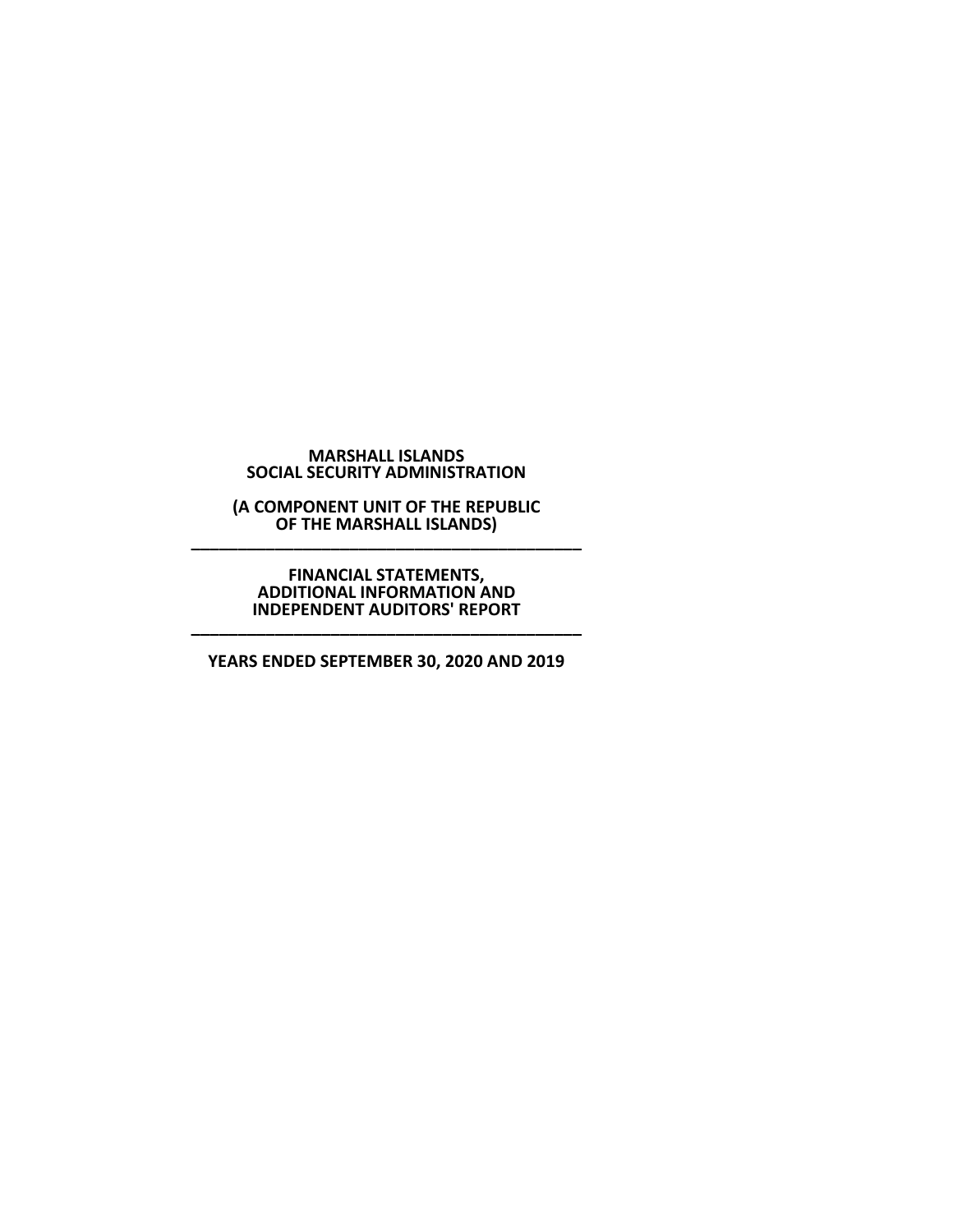### Years Ended September 30, 2020 and 2019 Table of Contents

|      |                                                                                                                                                                                            | Page No. |
|------|--------------------------------------------------------------------------------------------------------------------------------------------------------------------------------------------|----------|
| ı.   | <b>INDEPENDENT AUDITORS' REPORT</b>                                                                                                                                                        | 1        |
| ΙΙ.  | <b>MANAGEMENT'S DISCUSSION AND ANALYSIS</b>                                                                                                                                                | 3        |
| III. | <b>FINANCIAL STATEMENTS:</b>                                                                                                                                                               |          |
|      | <b>Statements of Fiduciary Net Position</b>                                                                                                                                                | 8        |
|      | Statements of Changes in Fiduciary Net Position                                                                                                                                            | 9        |
|      | <b>Notes to Financial Statements</b>                                                                                                                                                       | 10       |
| IV.  | OTHER SUPPLEMENTARY INFORMATION:                                                                                                                                                           |          |
|      | <b>Combining Statement of Fiduciary Net Position</b>                                                                                                                                       | 23       |
|      | Combining Statement of Changes in Fiduciary Net Position                                                                                                                                   | 24       |
| V.   | INDEPENDENT AUDITORS' REPORT ON COMPLIANCE WITH<br><b>LAWS AND REGULATIONS</b>                                                                                                             |          |
|      | Independent Auditors' Report on Internal Control Over Financial<br>Reporting and on Compliance and Other Matters Based on an<br>Audit of Financial Statements Performed in Accordance With |          |
|      | <b>Government Auditing Standards</b>                                                                                                                                                       | 25       |
|      | Unresolved Prior Year Findings                                                                                                                                                             | 27       |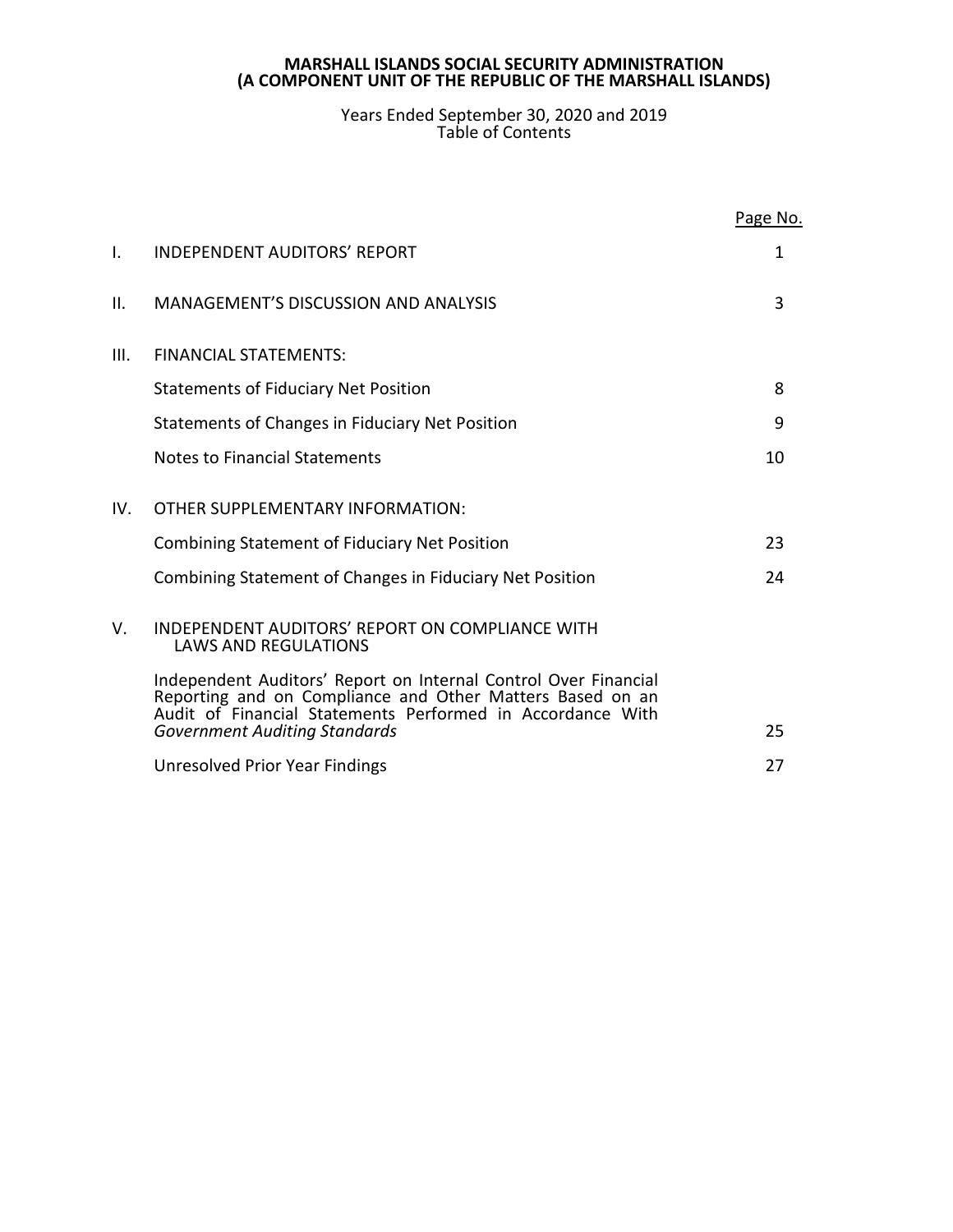# Deloitte.

Deloitte & Touche LLP 361 South Marine Corps Drive Tamuning, GU 96913-3973 USA

Tel: +1 (671) 646-3884 Fax: +1 (671) 649-4265

www.deloitte.com

# **INDEPENDENT AUDITORS' REPORT**

Board of Directors Marshall Islands Social Security Administration:

# **Report on the Financial Statements**

We have audited the accompanying financial statements of the Marshall Islands Social Security Administration (MISSA), a component unit of the Republic of the Marshall Islands, which comprise the statements of fiduciary net position as of September 30, 2020 and 2019, and the related statements of changes in fiduciary net position for the years then ended, and the related notes to the financial statements.

# *Management's Responsibility for the Financial Statements*

Management is responsible for the preparation and fair presentation of these financial statements in accordance with accounting principles generally accepted in the United States of America; this includes the design, implementation, and maintenance of internal control relevant to the preparation and fair presentation of financial statements that are free from material misstatement, whether due to fraud or error.

# *Auditors' Responsibility*

Our responsibility is to express an opinion on these financial statements based on our audits. We conducted our audits in accordance with auditing standards generally accepted in the United States of America and the standards applicable to financial audits contained in Government Auditing Standards, issued by the Comptroller General of the United States. Those standards require that we plan and perform the audit to obtain reasonable assurance about whether the financial statements are free from material misstatement.

An audit involves performing procedures to obtain audit evidence about the amounts and disclosures in the financial statements. The procedures selected depend on the auditor's judgment, including the assessment of the risks of material misstatement of the financial statements, whether due to fraud or error. In making those risk assessments, the auditor considers internal control relevant to the entity's preparation and fair presentation of the financial statements in order to design audit procedures that are appropriate in the circumstances, but not for the purpose of expressing an opinion on the effectiveness of the entity's internal control. Accordingly, we express no such opinion. An audit also includes evaluating the appropriateness of accounting policies used and the reasonableness of significant accounting estimates made by management, as well as evaluating the overall presentation of the financial statements.

We believe that the audit evidence we have obtained is sufficient and appropriate to provide a basis for our audit opinion.

# *Opinion*

In our opinion, the financial statements referred to above present fairly, in all material respects, the financial position of MISSA as of September 30, 2020 and 2019, and the changes in its net position for the years then ended in accordance with accounting principles generally accepted in the United States of America.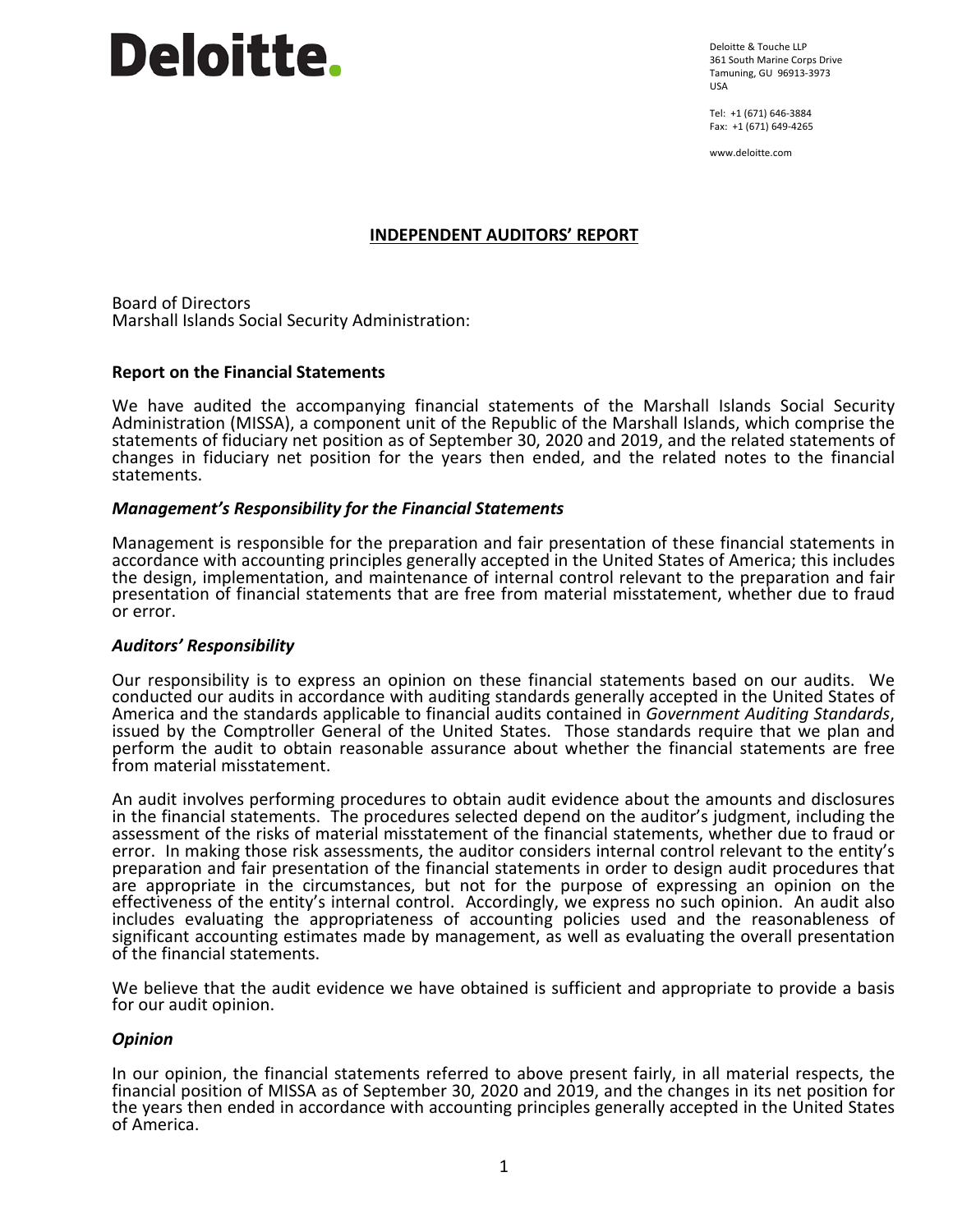# Deloitte.

# *Emphasis-of-Matters*

# *Uncertainty Regarding Funded Ratio*

As discussed in Note 9 to the financial statements, MISSA may be unable to meet its future benefit obligations.

### *COVID-19*

As discussed in Note 11 to the financial statements, MISSA determined that the COVID-19 pandemic may negatively impact its investments and changes in net position available for benefits. MISSA is unable to reasonably estimate its ultimate financial impact.

Our opinion is not modified with respect to these matters.

#### *Other Matters*

#### *Required Supplementary Information*

Accounting principles generally accepted in the United States of America require that the Management's Discussion and Analysis on pages 3 through 7 be presented to supplement the financial statements. Such information, although not a part of the financial statements, is required by the Governmental Accounting Standards Board who considers it to be an essential part of financial reporting for placing the financial statements in an appropriate operational, economic, or historical context. This supplementary information is the responsibility of MISSA's management. We have applied certain limited procedures to the required supplementary information in accordance with auditing standards generally accepted in the United States of America, which consisted of inquiries of management about the methods of preparing the information and comparing the information for consistency with management's responses to our inquiries, the financial statements, and other knowledge we obtained during our audit of the financial statements. We do not express an opinion or provide any assurance on the information because the limited procedures do not provide us with sufficient evidence to express an opinion or provide any assurance.

# *Other Information*

Our audits were conducted for the purpose of forming an opinion on the financial statements as a whole. The Other Supplementary Information on pages 23 and 24 is presented for purposes of additional analysis and is not a required part of the financial statements. Such information is the responsibility of management and was derived from and relates directly to the underlying accounting and other records used to prepare the financial statements. The information has been subjected to the auditing procedures applied in the audit of the financial statements and certain additional procedures, including comparing and reconciling such information directly to the underlying accounting and other records used to prepare the financial statements or to the financial statements themselves, and other additional procedures in accordance with auditing standard generally accepted in the United States of America. In our opinion, the information is fairly stated, in all material respects, in relation to the financial statements as a whole.

# **Other Reporting Required by** *Government Auditing Standards*

In accordance with *Government Auditing Standards*, we have also issued our report dated January 18, 2022 on our consideration of MISSA's internal control over financial reporting and on our tests of its compliance with certain provisions of laws, regulations, contracts, and grant agreements and other matters. The purpose of that report is solely to describe the scope of our testing of internal control over financial reporting and compliance and the results of that testing, and not to provide an opinion on the effectiveness of MISSA's internal control over financial reporting or on compliance. That report is an integral part of an audit performed in accordance with *Government Auditing Standards* in considering MISSA's internal control over financial reporting and compliance.

January 18, 2022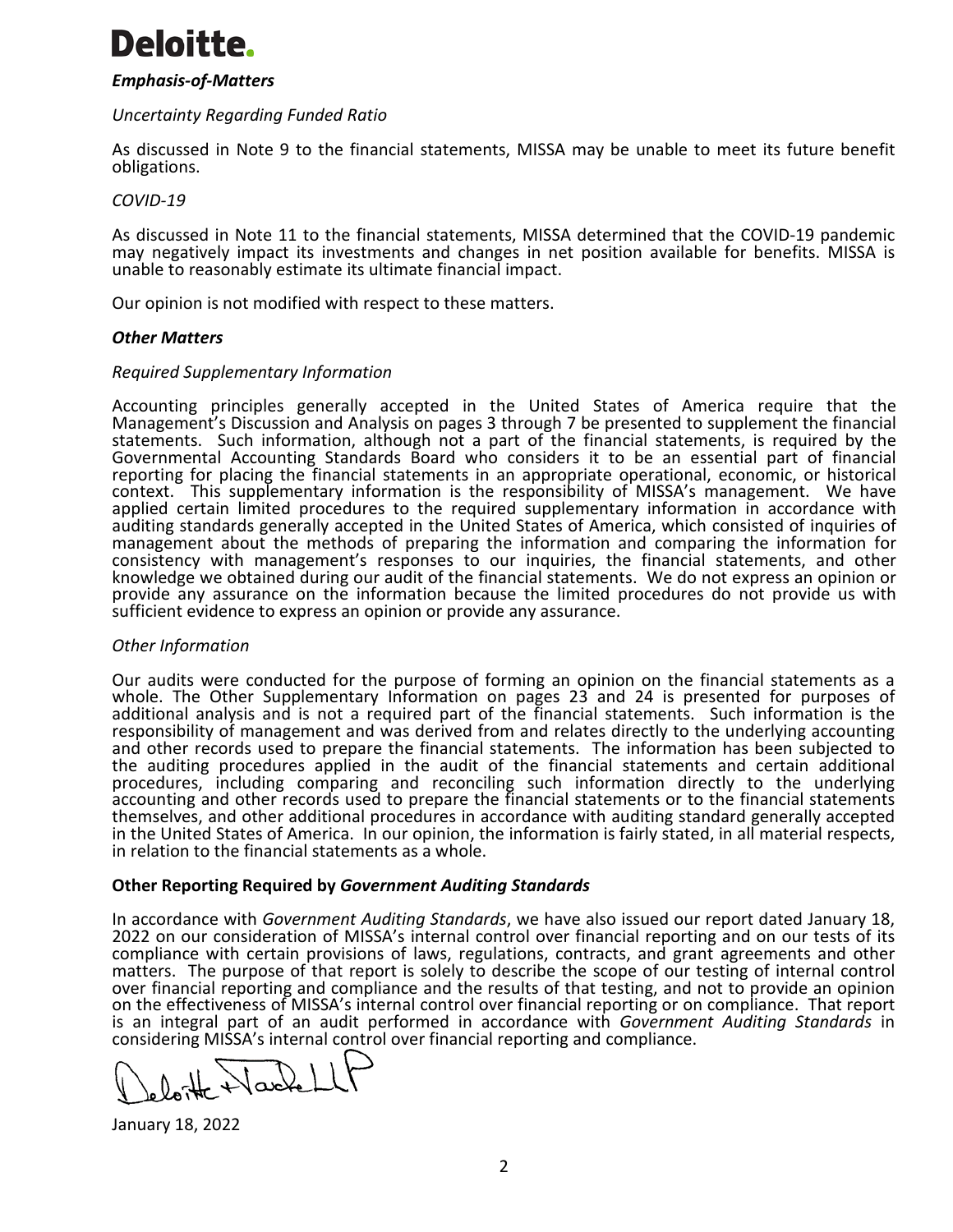Management's Discussion and Analysis Years Ended September 30, 2020 and 2019

The following Management's Discussion and Analysis (MD&A) of the Marshall Islands Social Security Administration's (MISSA) financial performance provides an overview to the financial statements of MISSA for the fiscal years ended September 30, 2020 and 2019. Since the MD&A is designed to focus on current activities, resulting changes and current known facts, we encourage the readers to consider it in conjunction with the audited financial statements, which follow this section.

#### **REQUIRED FINANCIAL STATEMENTS**

MISSA, a component unit of the Republic of the Marshall Islands (RepMar), prepares its financial statements on the accrual basis in accordance with generally accepted accounting principles promulgated by the Governmental Accounting Standards Board (GASB). The Statements of Fiduciary Net Position reflect all of MISSA's assets and liabilities and provide information on the nature and amount of investments available to ensure payment of retirement, survivor, disability and lump sum benefits. All additions to and deductions from the net position held in trust for retirement, disability, survivor and lump sum benefits are accounted for in the Statements of Changes in Fiduciary Net Position. This statement measures MISSA's performance over the past year in increasing or decreasing the net position available for future benefits.

#### **FINANCIAL ANALYSIS OF MISSA**

The Statements of Fiduciary Net Position on page 8 and the Statements of Changes in Fiduciary Net Position on page 9 provide an indication of MISSA's financial condition. While these statements measure the value of MISSA's net position and the changes to them, another important factor to consider in determining the financial health of MISSA is its actuarial funded status.

A summary of MISSA's Statements of Fiduciary Net Position as of September 30, 2020, 2019 and 2018 is presented below:

|                                    | 2020             |    | 2019       |   | \$ Change<br>2020-2019 | % Change<br>2020-2019 | 2018            |
|------------------------------------|------------------|----|------------|---|------------------------|-----------------------|-----------------|
| Assets:                            |                  |    |            |   |                        |                       |                 |
| Cash                               | \$<br>4,772,892  | -Ś | 1,595,599  | Ś | 3,177,293              | 199.1%                | \$<br>3,615,309 |
| Time certificate of deposit        | 2,000,000        |    | 2,000,000  |   |                        | 0.0%                  |                 |
| Receivables, net                   | 4,613,489        |    | 3,774,375  |   | 839,114                | 22.2%                 | 3,853,707       |
| Investments                        | 78,937,572       |    | 77,472,635 |   | 1,464,937              | 1.9%                  | 73,798,112      |
| Capital assets                     | 477,210          |    | 155,179    |   | 322,031                | 207.5%                | 120,059         |
| Total assets                       | 90,801,163       |    | 84,997,788 |   | 5,803,375              | 6.8%                  | 81,387,187      |
| Liabilities:                       |                  |    |            |   |                        |                       |                 |
| Current and other liabilities      | 295,699          |    | 179,271    |   | 116,428                | 64.9%                 | 208,237         |
| Due to affiliates                  | 2,350,881        |    | 1,664,543  |   | 686,338                | 41.2%                 | 1,913,506       |
| <b>Total liabilities</b>           | 2,646,580        |    | 1,843,814  |   | 802,766                | 43.5%                 | 2,121,743       |
| Net position:<br>Held in trust for |                  |    |            |   |                        |                       |                 |
| future benefits                    | \$<br>88,154,583 | \$ | 83,153,974 | Ś | 5,000,609              | 6.0%                  | 79,265,444      |

# **Summary Statements of Fiduciary Net Position**

As of September 30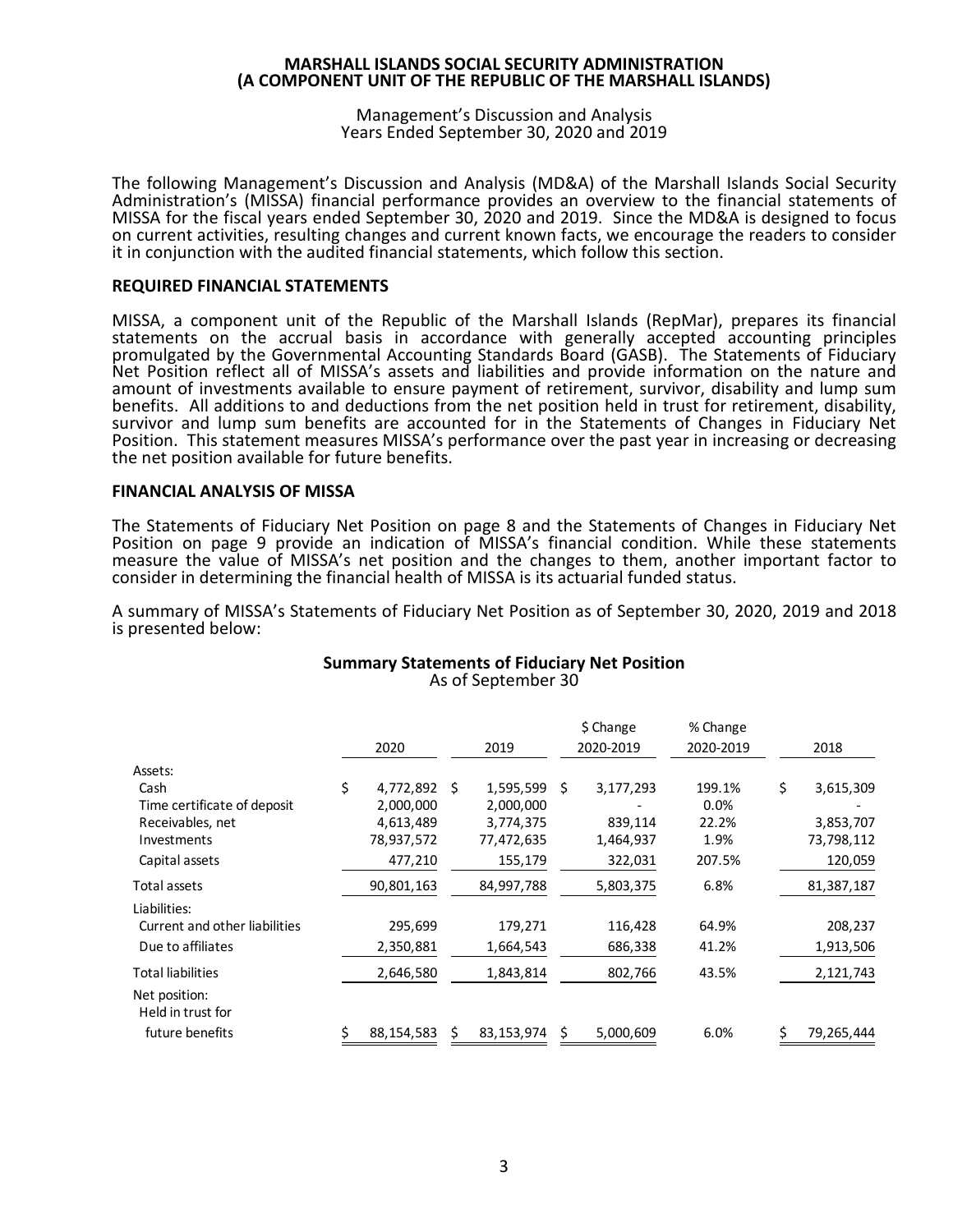Management's Discussion and Analysis Years Ended September 30, 2020 and 2019

#### **FINANCIAL ANALYSIS OF MISSA, CONTINUED**

Despite the COVID-19 pandemic that seriously impacted the global economy, MISSA's short term time horizon remains financially healthy. Three years after the reform law was passed, MISSA's cash flow continued to remain positive. In the event of an outbreak of COVID-19 in the country, MISSA has enough cash reserves to meet its operational requirements and ensure uninterrupted benefit payments even if the country is forced into a lockdown for a couple of months. This financial turnaround would not have been made possible without the support and financial assistance from the RMI Government which appropriated \$3.3 million, \$3.0 million, \$2.3 million and \$1.6 million in FYs 2017, 2018, 2019 and 2020, respectively.

For the second year in a row, contributions surpassed benefits, reversing the negative gap between the two that has gradually widened from 2010 through 2016, before the Government intervened in 2017. This gap led to annual operating deficits to as much as \$6.0 million which forced MISSA to withdraw a total of \$22.3 million from its foreign investments for the period 2010-2016.

As of September 30, 2020, MISSA's total net position held in reserve for future benefits amounted to \$88.15 million. MISSA has no debt and did not have material activity in its capital assets. Please refer to notes to financial statements for additional information concerning these matters.

A summary of MISSA's Statements of Changes in Fiduciary Net Position for the years ended September 30, 2020, 2019 and 2018 is presented below:

|                         | 2020             | 2019             |    | \$ Change<br>2020-2019 | % Change<br>2020-2019 | 2018             |
|-------------------------|------------------|------------------|----|------------------------|-----------------------|------------------|
| Additions:              |                  |                  |    |                        |                       |                  |
| Contributions           | \$<br>22,944,236 | \$<br>20,951,525 | Ś. | 1,992,711              | 9.5%                  | \$<br>20,419,514 |
| Investment income       | 2,092,993        | 2,205,853        |    | (112, 860)             | (5.1)%                | 4,729,953        |
| RMI subsidy             | 1,686,400        | 2,314,747        |    | (628,347)              | $(27.1)\%$            | 2,976,000        |
| Other                   | 456,283          | 357,788          |    | 98,495                 | 27.5%                 | 226,975          |
| <b>Total additions</b>  | 27,179,912       | 25,829,913       |    | 1,349,999              | 5.2%                  | 28,352,442       |
| Deductions:             |                  |                  |    |                        |                       |                  |
| Benefit payments        | 20,932,495       | 20,835,292       |    | 97,203                 | 0.5%                  | 20,734,016       |
| Administrative          | 1,246,808        | 1,106,091        |    | 140,717                | 12.7%                 | 1,067,563        |
| <b>Total deductions</b> | 22,179,303       | 21,941,383       |    | 237,920                | 1.1%                  | 21,801,579       |
| Change in net position  | 5,000,609        | 3,888,530        |    | 1,112,079              | 28.6%                 | 6,550,863        |

#### **Summary Statements of Changes in Fiduciary Net Position** Years Ended September 30

Management's Discussion and Analysis for the year ended September 30, 2019 is set forth in MISSA's report on the audit of its financial statements dated June 16, 2020. Such Management Discussion and Analysis explains the major factors impacting the fiscal year 2020 financial statements and can be obtained from MISSA's Administrator via the contact information on page 7.

#### **Additions:**

The RMI Government remained consistent in paying its bi-weekly remittances on time which comprised 30.7% of total contributions. A number of new promissory notes were signed during the fiscal year and with growing contributions from Majuro and Kwajalein employers coupled with the continual aggressive collection efforts by MISSA's tax compliance officers, auditors and court actions, contributions increased from \$20.95 million in FY 2019 to \$22.94 million in FY 2020.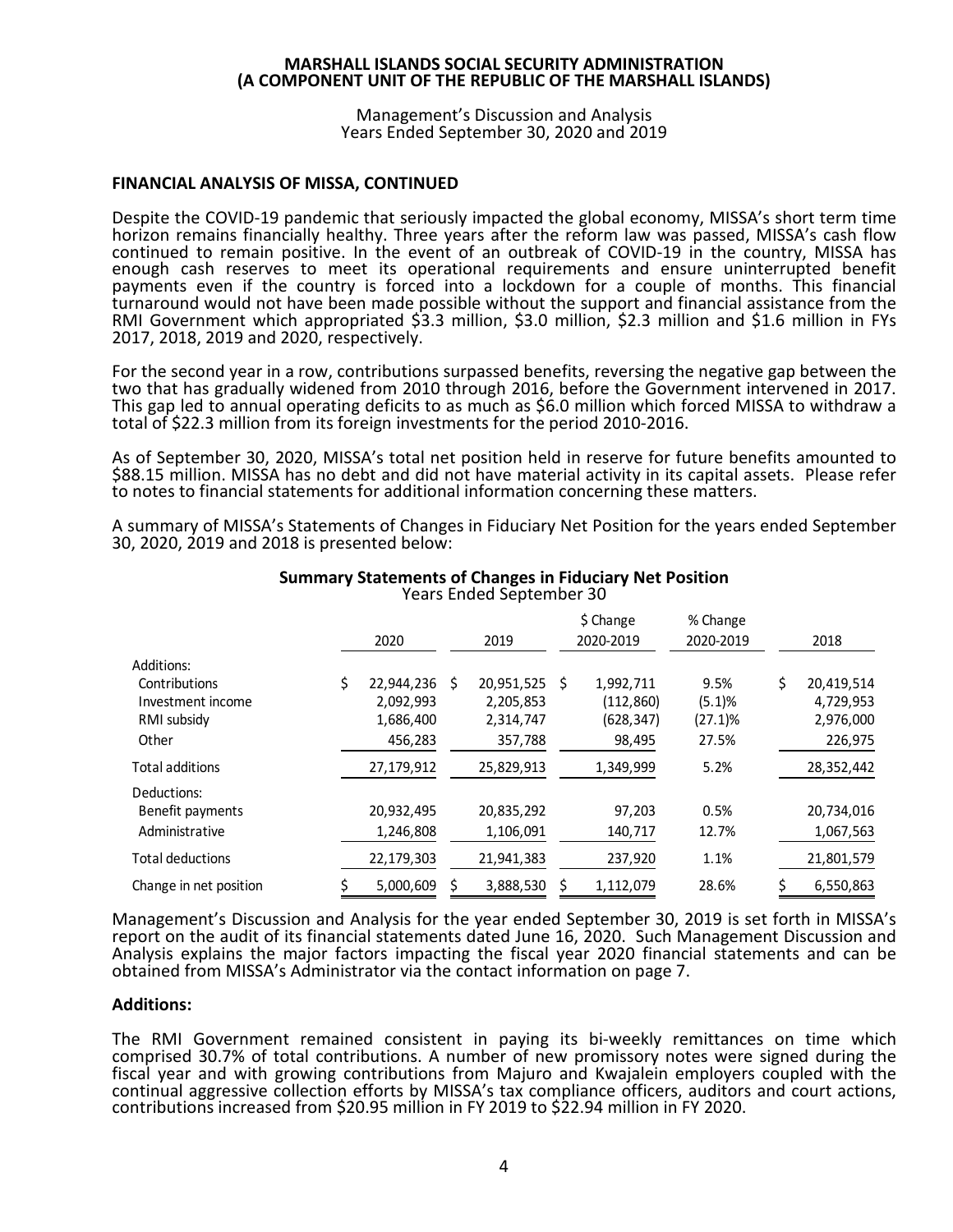Management's Discussion and Analysis Years Ended September 30, 2020 and 2019

#### **FINANCIAL ANALYSIS OF MISSA, CONTINUED**

The following table presents MISSA's investment allocations as of September 30, 2020 with comparative figures in 2019.

|                           |        |               | As of September 30, 2020 |          | As of September 30, 2019 |               |                |               |
|---------------------------|--------|---------------|--------------------------|----------|--------------------------|---------------|----------------|---------------|
| <b>Investment Type</b>    |        | <b>Target</b> | <b>Market</b>            | Target   |                          |               | Market         | <b>Target</b> |
|                           | Weight |               | Value                    | Value    | Weight                   | <b>Target</b> | Value (\$'000) | Value         |
|                           |        |               | (\$'000)                 | (\$'000) |                          |               |                | (5'000)       |
| Small Cap                 | 5.55%  | 3.60%         | \$3,239                  | \$2,101  | 5.02%                    | 4.80%         | \$2,898        | Ś.<br>2,771   |
| Small Cap Value           | 3.63%  | 1.80%         | 2,119                    | 1,051    | 6.28%                    | 5.40%         | 3,623          | 3,116         |
| Large Cap Growth          | 8.84%  | 10.80%        | 5,161                    | 6,303    | 6.04%                    | 6.00%         | 3,488          | 3,462         |
| Large Cap                 | 9.58%  | 12.60%        | 5,589                    | 7,354    | 7.79%                    | 7.80%         | 4,474          | 4,500         |
| Large Cap Value           | 8.26%  | 10.20%        | 4,820                    | 5,953    | 9.06%                    | 8.40%         | 5,231          | 4,847         |
| Int'l Small Cap           | 3.78%  | 2.40%         | 2,205                    | 1,401    | 3.67%                    | 3.60%         | 2,121          | 2,077         |
| Int'l Small Cap Value     | 2.27%  | 1.80%         | 1,323                    | 1,051    | 3.69%                    | 3.60%         | 2,131          | 2,077         |
| Int'l Large Cap           | 5.52%  | 6.00%         | 3,224                    | 3,502    | 4.86%                    | 4.80%         | 2,804          | 2,771         |
| Int'l Large Cap Value     | 5.97%  | 4.20%         | 3,482                    | 2,451    | 5.54%                    | 6.00%         | 3,198          | 3,462         |
| <b>Emerging Markets</b>   | 4.41%  | 3.60%         | 2,574                    | 2,101    | 4.24%                    | 4.20%         | 2,447          | 2,423         |
| Domestic Real Estate      | 3.14%  | 1.80%         | 1,831                    | 1,051    | 3.61%                    | 3.00%         | 2,085          | 1,731         |
| International Real Estate | 2.18%  | 1.20%         | 1,273                    | 700      | 2.67%                    | 2.40%         | 1,540          | 1,385         |
| <b>Bonds</b>              | 36.74% | 40.00%        | 21,441                   | 23,345   | 37.47%                   | 40.00%        | 21,628         | 23,080        |
| Cash and Equivalents      | 0.13%  | $0.00\%$      | 83                       | 0        | 0.06%                    | 0.00%         | 34             | <sup>0</sup>  |
| <b>TOTAL</b>              | 100%   | 100%          | \$58,364                 | \$58,364 | 100%                     | 100%          | \$57,702       | \$57,702      |

The above allocations are based on the current investment policy statement adopted by the Board of Directors on August 18, 2016 wherein MISSA's total investment portfolio requires an allocation of 60% for equities and 40% for bonds. As reported by MISSA's investment advisor, "year-to-date returns are particularly gratifying. Every single equity class is strongly positive."

With the exception of MISSA's investment in the Marshall Islands Holdings, Inc. (MIHI) and Marshall Islands Service Corporation (MISCO), all investments are limited to no-load mutual funds, unit investment trusts, Exchange Trade Funds, close-end mutual funds, and other diversified marketable securities.

For the year ended September 30, 2020, the fair market value of MISSA's investments in the U.S. and international markets increased by \$0.660 million and totaled \$58.4 million due to the positive performance of most asset classes in MISSA's portfolio. Having maintained a positive cash flow, no investment drawdown was made in FY 2020. A total of \$1.6 million in dividends and interest payments were received and subsequently reinvested. Investment management fees have increased by \$4,292 from \$136,251 in 2019 to \$140,543 in 2020.

MISSA presently holds a 36% interest in MIHI, a local holding company incorporated on February 27, 2013. On October 31, 2013, MIHI acquired all of the outstanding common stock of Bank of the Marshall Islands (BOMI). Prior to MIHI's acquisition of BOMI, MISSA owned 65,417 shares of stocks of BOMI valued at \$10,959,846. Between 2014 and 2017, MISSA received an additional 392 shares from MIHI, increasing MISSA's stockholding to 65,809 shares. In 2018, MISSA received an additional 100 shares from MIHI and exchanged 3,334 MIHI shares at \$150 per share for 38,469 MISCO shares at \$13 per share. This reduced MISSA's stockholding with MIHI to 62,575 shares. In 2019, MISSA received 75 additional shares from MIHI and exchanged 2,500 MIHI shares at \$200 per share for \$38,461 MISCO shares at \$13 per share. This reduced MISSA's stockholding with MIHI to 60,150 shares.

On November 10, 2017, the Board approved the transfer of \$1 million from MISSA's investments with MIHI to MISCO or the equivalent of 76,925 MISCO shares at \$13.00 per share. The transfer was made in two installments: the first was made on December 22, 2017 and the second, on December 19, 2018.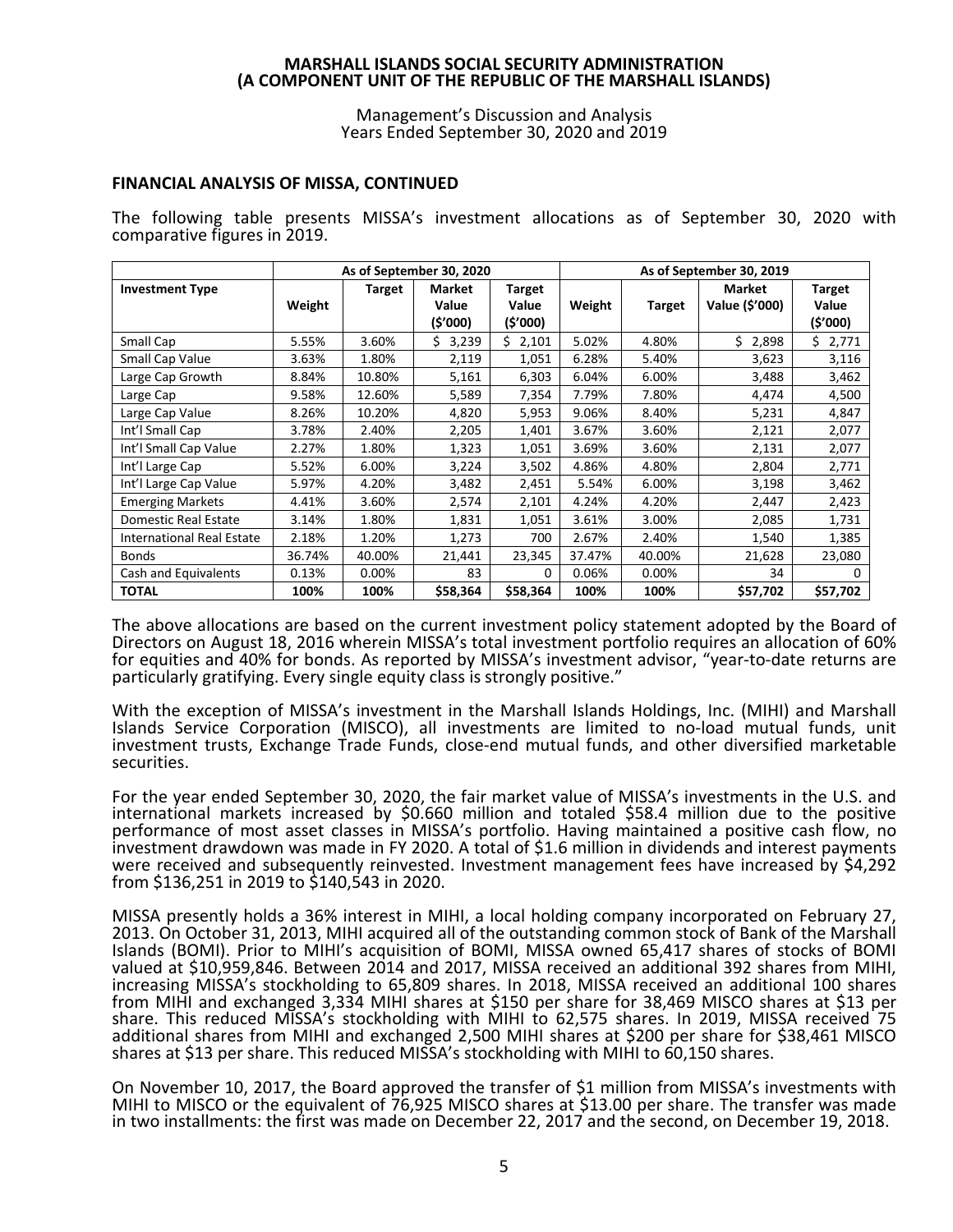Management's Discussion and Analysis Years Ended September 30, 2020 and 2019

# **FINANCIAL ANALYSIS OF MISSA, CONTINUED**

As of September 30, 2020, MISSA's investment at MIHI increased in value by \$0.80 million representing BOMI's fiscal year equity earnings less dividends received and value of sold shares. Annual dividend payment of \$481,400 and \$480,830 were received from MIHI in December 2020 for calendar year 2020 and in December 2019 for calendar year 2019, respectively. As of September 30, 2020 and 2019, the investment at MIHI amounted to \$19.5 million and \$18.7 million, respectively. Likewise, MISSA holds 80,080 shares of MISCO stock with a current value of \$1 million.

#### **Deductions:**

Deductions represent benefit payments and administrative expenses. For the year ended September 30, 2020, total deductions amounted to \$22.2 million, which is slightly higher than the \$21.9 million paid in the previous year. The minimal increase was due to the removal of early retirement, extension of normal retirement age and coverage of earnings test to age 65 which significantly reduced the entry of new retirees into the retirement program. Administrative expenses were maintained within the budgetary limit. For the years ended September 30, 2020 and 2019, MISSA's administrative expenses totaled \$1.2 million and \$1.1 million, respectively. These amounts represent 5.43% and 5.28% of total contributions generated during these respective years. As mandated by the Social Security Act of 1990, MISSA's administrative expenses have an allowable ceiling of as much as 20% of total revenues for any given year.

#### **FUTURE ECONOMIC OUTLOOK**

MISSA reached another milestone when the \$22.9 million contributions for FY 2020 not only surpassed the \$20.9 million benefits, but its excess also covered MISSA's \$1.2 million administrative expenses in the same year to generate an operating surplus of \$0.8 million before net investment income of \$2.4 million. This was a complete turnaround from FY 2016 when MISSA reached its highest operating deficit of \$6.2 million. Furthermore, MISSA was able to keep out of any cash deficit throughout the fiscal year. A cash flow projection until the end of September 2021 shows that MISSA's cash reserves will still be able to meet MISSA's operating requirements, subject to the timely receipt of the quarterly subsidies from the Government.

However, MISSA's robust financial health at the moment is facing serious challenges in the short-term. The threat of the COVID-19 pandemic, although mitigated by the ongoing vaccination in the country, remains a serious threat. During the height of the global pandemic outbreak in the early part of 2020, MISSA's investments outside the country dropped its market value by as much as \$10.5 million with a negative 17.3% times weighted return. Fortunately, the world market bounced back in November 2020 when news broke out that COVID-19 vaccines with efficacy rate of 95% will soon be made available.

Tax delinquency remains a constant challenge to MISSA. Despite repeated demands and court orders, certain employers continue to default in their payments. Despite this setback, MISSA's tax compliance payroll audits and legal referrals to improve, or at the least, maintain their targeted collection rate of 88% to 90% percent.

With the 3-year phasing in of the benefit reductions due to MISSA reform law having ended in 2019, it is expected that soon, benefits will again rise at an accelerating pace. With very few new workers joining the labor force, contributions will either grow at minimum level, remain stagnant or may be reduced by the continuous out-migration of local workers to the United States. If this trend continues, benefits will soon catch up with contributions and if not addressed on time, will result to another deficit and the negative gap will widen again as what MISSA had experienced in the past.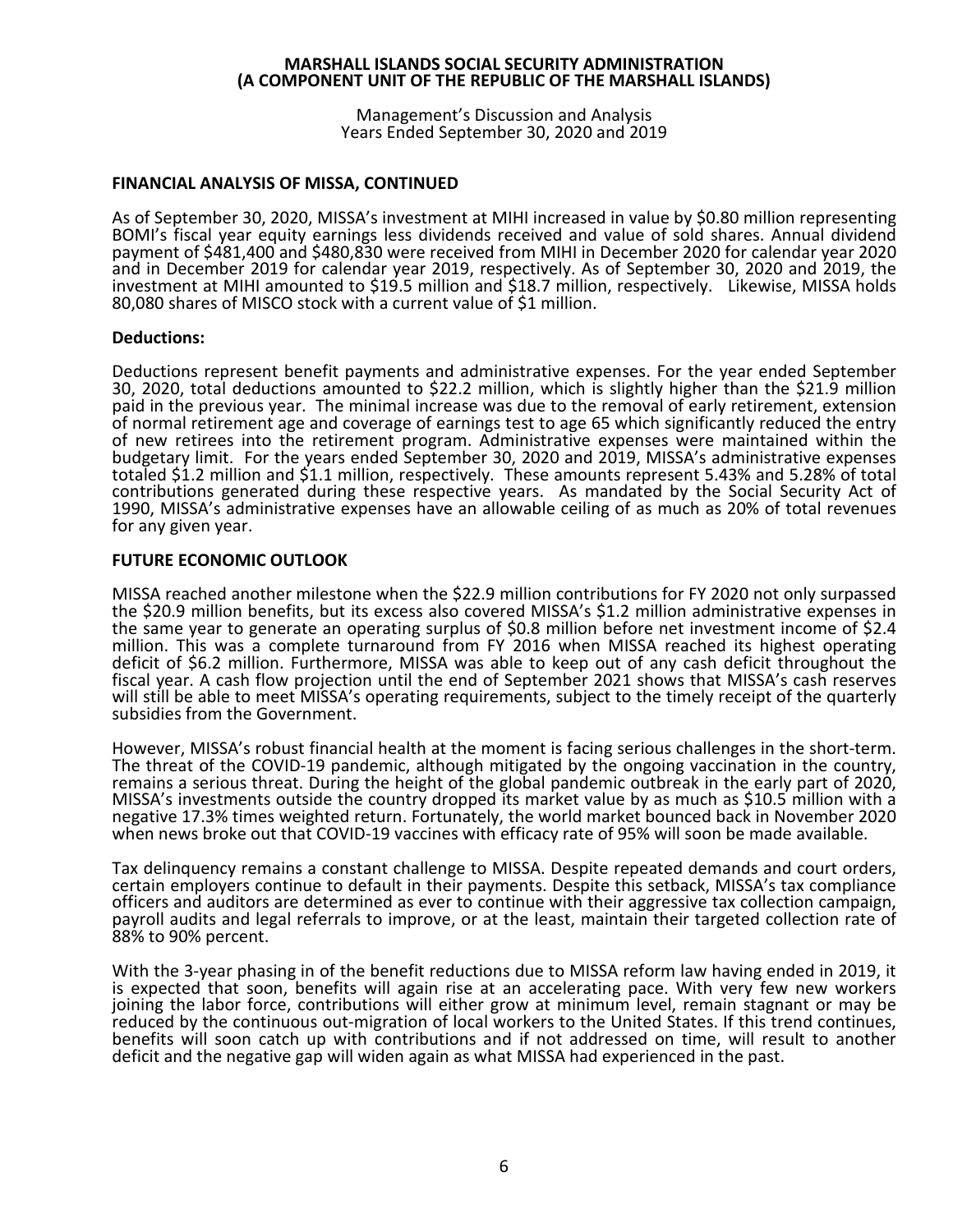Management's Discussion and Analysis Years Ended September 30, 2020 and 2019

### **FUTURE ECONOMIC OUTLOOK, CONTINUED**

The demand to either suspend or give back the 5%-10% benefit reductions brought about by MISSA reform law has become a constant issue being thrown to MISSA by its beneficiaries and has even become a persistent subject of debates in the Nitijela. If this demand is granted, MISSA will need to ask<br>for more subsidies from the Government in order to compensate for the increase in benefit payments amounting to at least \$1 million every year. To address this issue, MISSA may consider indirect ways and means to reinstate these benefit reductions in the form of health incentive programs exclusively for old age and medical retirees. However, this endeavor will likewise need the financial support of the Government and active participation of the Ministry of Health and Human Services.

Currently, the normal retirement age is 63 and this will increase further to 64 and 65 effective January 1, 2023 and January 1, 2025, respectively. However, certain parties and individuals are demanding to lower this age requirement. To abate the burden of the increasing age requirement with the 2-year multiple, MISSA is considering the option to use a 5-year multiple. This means that the age requirements of 64 and 65 will take effect starting January 1, 2026 and January 1, 2031, respectively. If these changes to MISSA law are passed by the Nitijela, MISSA will likewise need additional Government appropriation to compensate for the increase in benefits.

As of December 31, 2020, MISSA's net position have grown to around \$96.3 million comprised mainly of local and foreign investments. Despite this growth, the funded status of the Retirement Fund is still at a critical level. As of the latest actuarial report dated October 1, 2018, the Fund's accrued liability has ballooned to \$428.7 million while MISSA's nets position was valued only at \$79.3 million, which resulted to an unfunded accrued liability of \$349.5 million or 82%. Therefore, the funded status is only 18%. To increase the financial viability of the Fund, it is the aim of MISSA to generate a cash surplus of at least \$1 million in the next 10 years which will be invested to grow the Fund and partially recover the \$22.3 million that was drawn down from 2010 to 2016, when MISSA were facing operational deficits and cash flow crisis.

The Board has recently created an Investment Committee to oversee MISSA's investment performance. As part of the committee's terms of reference, all board members will undergo basic fiduciary training to learn the fundamental knowledge of their duties and responsibilities as stewards of the Retirement Fund. One business opportunity that MISSA is now looking into is local property development which will not only generate additional revenues for MISSA but will create labor opportunities for local workers as well.

Despite the improving financial performance of MISSA and its positive cash flow in the past three years, MISSA believes that without the continuous Government appropriation and support by the Nitijela, the short-term stability of the Fund will always face serious challenges. MISSA remains hopeful that it will continue to receive the same strong support it received from previous Administrations. It is always the goal of MISSA to work closely with our legislators to continue to seek their support to search for long-term solutions and ensure that the Marshall Islands Retirement Fund remains viable and financially healthy through the years.

#### **CONTACTING MISSA'S FINANCIAL MANAGEMENT**

This financial report is designed to provide our beneficiaries and others a general overview of MISSA's finances and to demonstrate its accountability for the money it collects. If you have questions about this report or need additional financial information, contact the Administrator, P.O. Box 175, Majuro, MH 96960 or via email at [saaneaho@rmimissa.org.](mailto:saaneaho@rmimissa.org)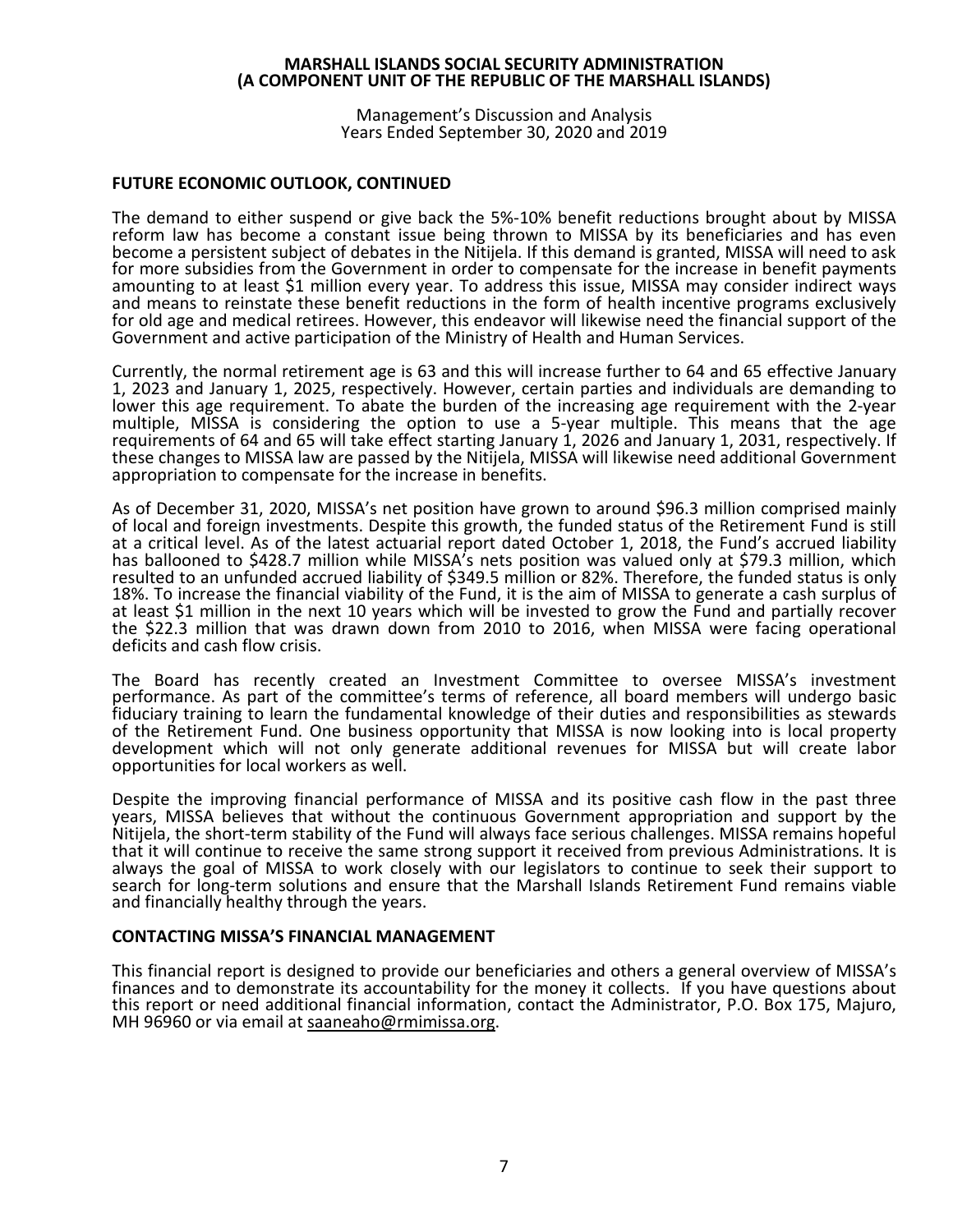# Statements of Fiduciary Net Position September 30, 2020 and 2019

|                                                                                                                          | 2020                                                           |    | 2019                                                          |
|--------------------------------------------------------------------------------------------------------------------------|----------------------------------------------------------------|----|---------------------------------------------------------------|
| <b>ASSETS</b>                                                                                                            |                                                                |    |                                                               |
| Cash                                                                                                                     | \$<br>4,772,892                                                | \$ | 1,595,599                                                     |
| Receivables, net                                                                                                         | 4,613,489                                                      |    | 3,774,375                                                     |
| Investments:<br>Cash management<br>Time certificate of deposit<br><b>Stocks</b><br>Exchange traded funds<br>Mutual funds | 143,764<br>2,000,000<br>20,574,241<br>19,280,662<br>38,938,905 |    | 59,616<br>2,000,000<br>19,770,132<br>11,642,344<br>46,000,543 |
| <b>Total investments</b>                                                                                                 | 80,937,572                                                     |    | 79,472,635                                                    |
| Capital assets, net                                                                                                      | 477,210                                                        |    | 155,179                                                       |
| <b>Total assets</b>                                                                                                      | 90,801,163                                                     |    | 84,997,788                                                    |
| <b>LIABILITIES</b>                                                                                                       |                                                                |    |                                                               |
| Accounts payable<br>Other liabilities and accruals<br>Due to affiliate<br><b>Total liabilities</b>                       | 195,984<br>99,715<br>2,350,881<br>2,646,580                    |    | 63,641<br>115,630<br>1,664,543<br>1,843,814                   |
| Contingencies                                                                                                            |                                                                |    |                                                               |
| <b>NET POSITION</b>                                                                                                      |                                                                |    |                                                               |
| Held in trust for retirement, disability and survivors' benefits                                                         | \$<br>88,154,583                                               | Ş. | 83,153,974                                                    |

See accompanying notes to financial statements.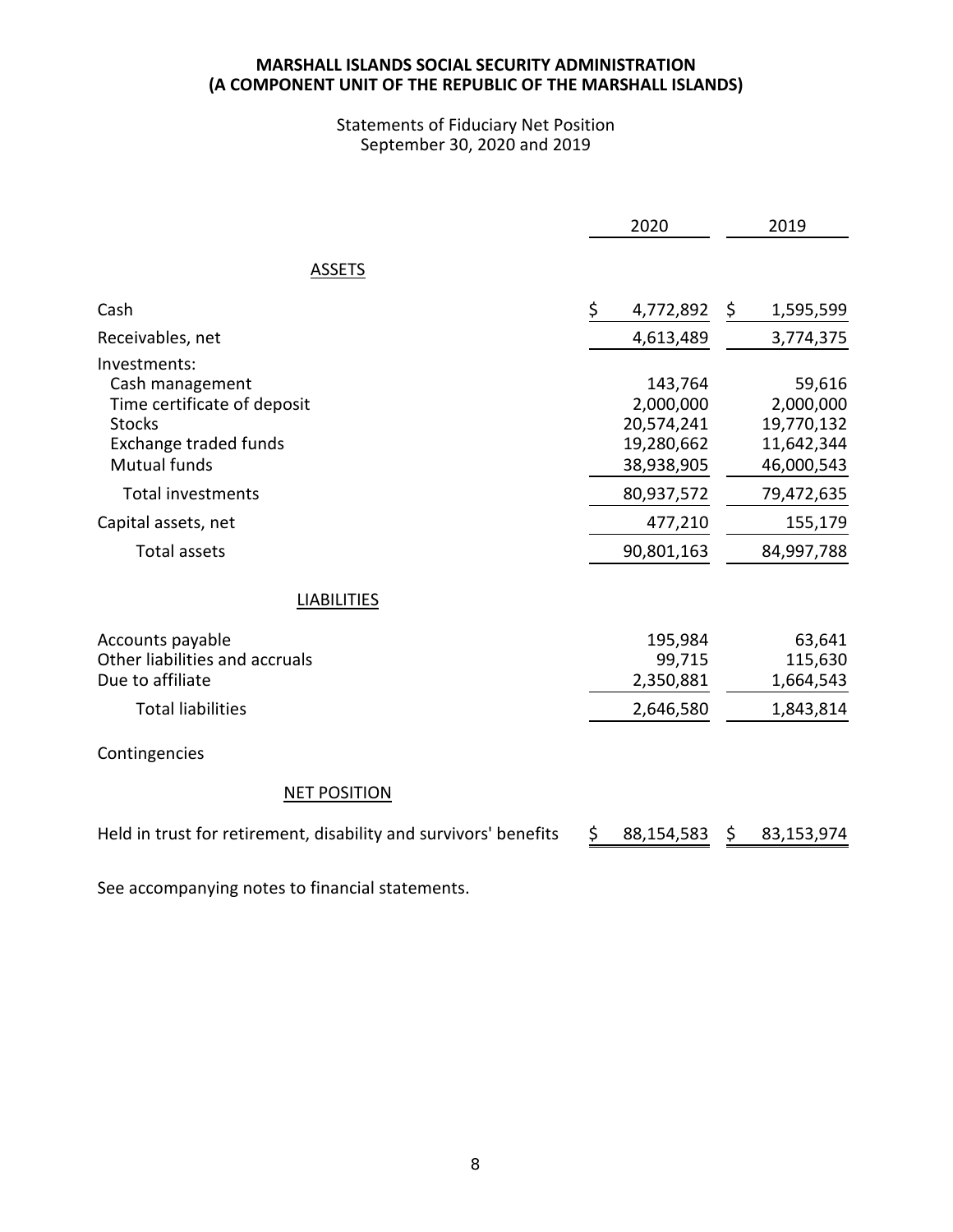# Statements of Changes in Fiduciary Net Position Years Ended September 30, 2020 and 2019

|                                                                                                   | 2020                                          | 2019                                          |
|---------------------------------------------------------------------------------------------------|-----------------------------------------------|-----------------------------------------------|
| Additions:<br>Contributions:<br>Private employees                                                 | \$<br>15,459,597                              | \$<br>13,403,279                              |
| Government employees<br>Penalties and interest                                                    | 6,837,692<br>672,115                          | 6,608,620<br>796,180                          |
| <b>Total contributions</b><br>Recovery of (allowance for) doubtful accounts                       | 22,969,404<br>(25, 168)                       | 20,808,079<br>143,446                         |
| Net contributions income                                                                          | 22,944,236                                    | 20,951,525                                    |
| Investment income:<br>Net change in the fair value of investments<br><b>Dividends</b><br>Interest | 573,279<br>1,568,994<br>91,263                | 14,417<br>2,316,894<br>10,793                 |
| Total investment income<br>Less investment expense:<br>Investment management and custodial fees   | 2,233,536<br>140,543                          | 2,342,104<br>136,251                          |
| Net investment income                                                                             | 2,092,993                                     | 2,205,853                                     |
| Other additions                                                                                   | 456,283                                       | 357,788                                       |
| RepMar subsidy                                                                                    | 1,686,400                                     | 2,314,747                                     |
| <b>Total additions</b>                                                                            | 27,179,912                                    | 25,829,913                                    |
| Deductions:<br>Benefit payments:                                                                  |                                               |                                               |
| Retirement<br><b>Survivors</b><br>Disability<br>Lump sum                                          | 12,476,859<br>7,417,197<br>833,523<br>204,916 | 12,677,932<br>7,217,942<br>803,963<br>135,455 |
| Total benefit payments                                                                            | 20,932,495                                    | 20,835,292                                    |
| Administrative                                                                                    | 1,246,808                                     | 1,106,091                                     |
| <b>Total deductions</b>                                                                           | 22,179,303                                    | 21,941,383                                    |
| Change in net position                                                                            | 5,000,609                                     | 3,888,530                                     |
| Net position at beginning of year                                                                 | 83,153,974                                    | 79,265,444                                    |
| Net position at end of year                                                                       | \$<br>88,154,583                              | \$<br>83,153,974                              |

See accompanying notes to financial statements.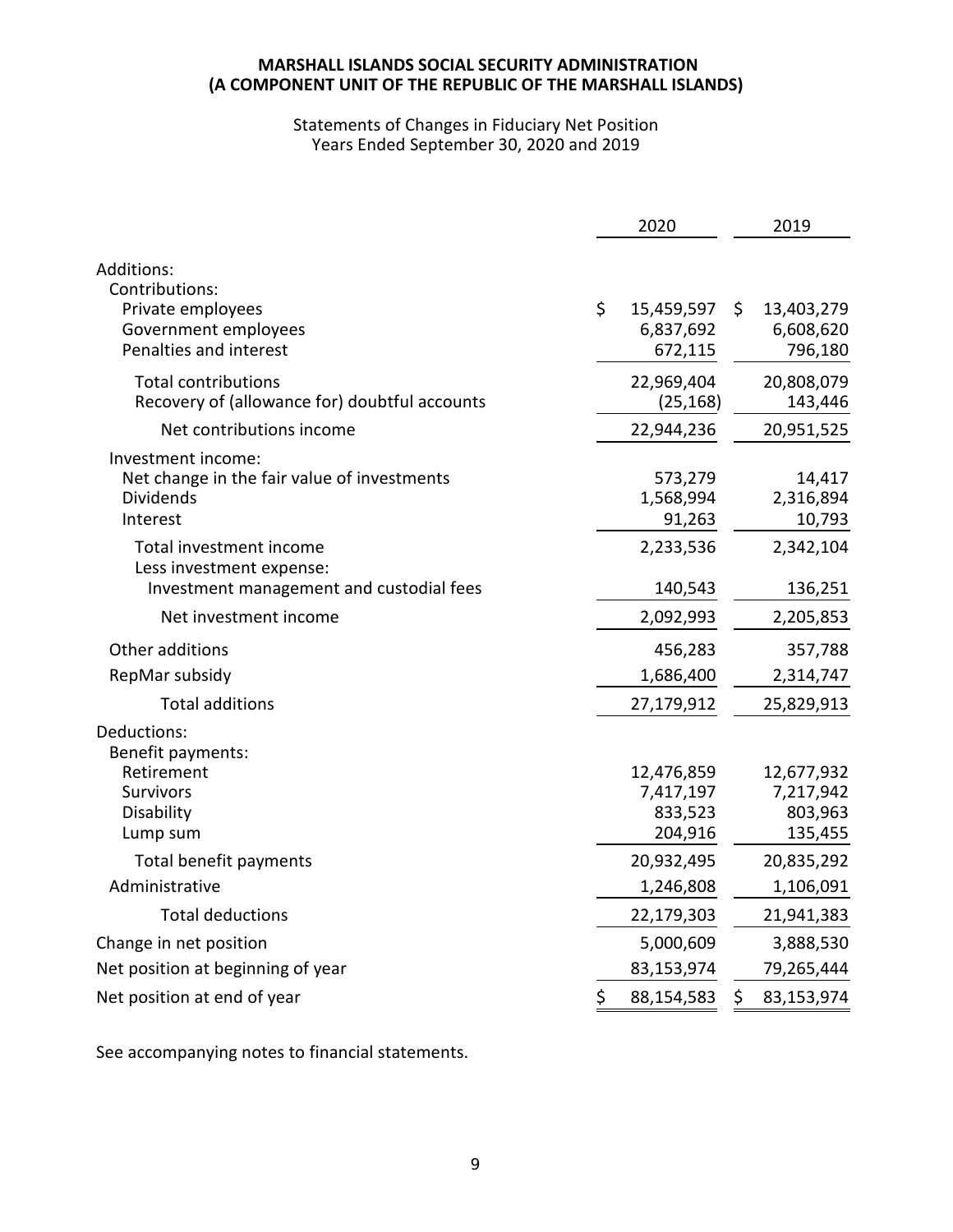Notes to Financial Statements September 30, 2020 and 2019

# (1) Organization

The Marshall Islands Social Security Administration (MISSA), a fiduciary component unit of the Government of the Republic of the Marshall Islands (RepMar), was established pursuant to Public Law 1990-75 (the Social Security Act of 1990), as amended. The law repealed the Social Security Act of 1987 and established MISSA to administer the Marshall Islands Social Security Retirement Fund (the Retirement Fund). The Retirement Fund was established to provide a financially sound social security system with pension benefits and early retirement, whereby workers would be ensured a measure of security in their old age and during disability, and whereby surviving spouses and surviving children of deceased workers would be ensured support after the loss of the family's income. Additionally, MISSA is responsible for processing, monitoring and distributing benefit claims under the Prior Service Benefits Program (see note 3). Accordingly, MISSA established the Prior Service Fund to account for activities under this program.

In 2016, the Cabinet of RepMar established a National Task Force to review the financial status of MISSA and to make recommendations for reform in order to prolong the longevity of the Retirement Fund. The Nitijela subsequently enacted Public Law 2016-26 (the Social Security (Amendment) Act 2016), which implemented reform measures as recommended by the Task Force with an effective date of January 1, 2017. The Nitijela further enacted Public Law 2017-29 (the Social Security (Amendment) Act 2017), which further enhanced the reform measures outlined in Public Law 2016-26 and deferred the effective date to March 6, 2017. On November 22, 2018, the Nitijela enacted Public Law 2018-98 (Social Security Amendment Act 2018), which amends certain sections of the Social Security Act to provide for: (i) cab drivers to be defined as employees subject to MISSA taxes and benefits; (ii) to increase the percentage of lump-sum payment for workers who do not have enough accrued quarters; and (iii) to provide options for non-citizens or nationals to claim lump-sum payment when they leave the Marshall Islands at the age of retirement.

MISSA operates under the authority of a nine-member Board of Directors appointed by the Cabinet of RepMar.

# (2) Summary of Significant Accounting Policies

Governmental Accounting Standards Board (GASB) Statement No. 34, *Basic Financial Statements - and Management's Discussion and Analysis - for State and Local Governments*, which was subsequently amended by Statement No. 37, *Basic Financial Statements - and Management's Discussion and Analysis - for State and Local Governments: Omnibus*, GASB Statement No. 38, *Certain Financial Statement Note Disclosures,* and GASB Statement No. 61, *The Financial Reporting Entity: Omnibus – an amendment of GASB Statements No. 14 and No. 34*, establish financial reporting standards for governmental entities, which includes the requirement for MISSA to present Management's Discussion and Analysis (MD&A). The MD&A is considered to be required supplementary information and precedes the basic financial statements. In addition, these statements require that resources be classified for accounting and reporting purposes as held in trust for retirement, disability and survivors' benefits. Management of MISSA has determined that, per its enabling legislation, the net position of MISSA is to be held in trust for retirement, disability and survivors' benefits.

# A. Basis of Accounting

MISSA is accounted for as a Fiduciary Fund Type - Private Purpose Trust Fund and prepares its financial statements using the accrual basis of accounting. It recognizes employee and employer contributions as revenues in the quarter employee earnings are paid. Retirement benefits are recognized as expenses when payable. Expenses are recorded when the corresponding liabilities are incurred regardless of when payment is made.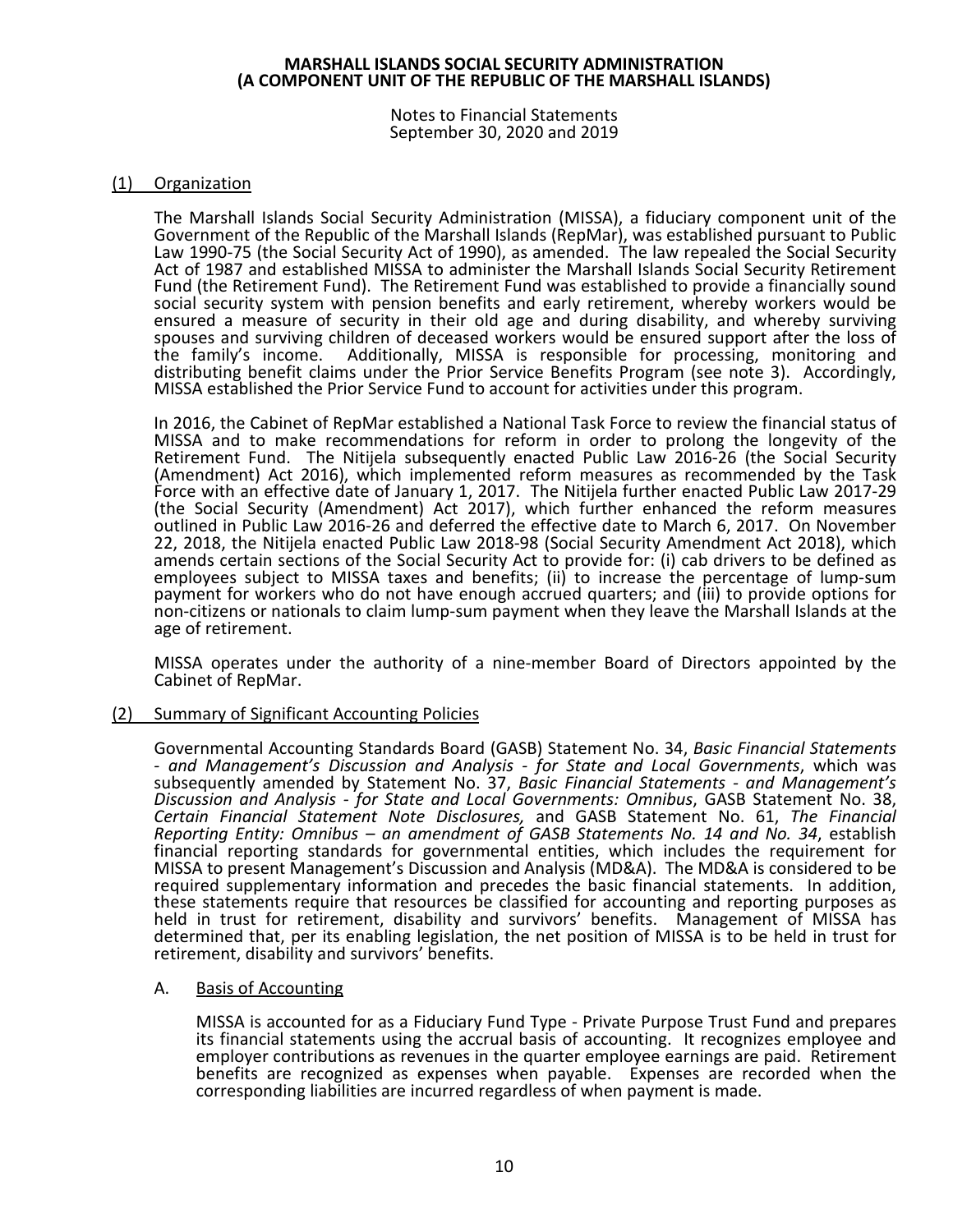Notes to Financial Statements September 30, 2020 and 2019

### (2) Summary of Significant Accounting Policies, Continued

#### B. Cash and Time Certificates of Deposit

For the purposes of the statements of fiduciary net position, cash includes cash on hand and cash in checking and savings accounts. Deposits maintained in time certificates of deposit with original maturity dates greater than ninety days are separately classified.

#### C. Investments

Investments and related investment earnings are reported at fair value. Fair value is the price that would be received to sell an asset or paid to transfer liability (i.e., the exit price) in an orderly transaction between market participants at the date as of which the fair value of an asset or liability is determined.

MISSA categorizes its fair value measurements within the fair value hierarchy established by accounting principles generally accepted in the United States of America (GAAP). The hierarchy is based on the valuation inputs used to measure the fair value of the asset. Level 1 inputs are quoted prices in active markets for identical assets; Level 2 inputs are significant other observable inputs; Level 3 inputs are significant unobservable inputs. The fair value hierarchy gives the highest priority to Level  $\overline{1}$  inputs and the lowest priority to Level 3 inputs. In certain instances where the determination of the fair value measurement is based on inputs from different levels of the fair value hierarchy, the level in the fair value hierarchy is based on the lowest level of input that is significant to the fair measurement. Investments not categorized under the fair value hierarchy are shown at either Net Asset Value (NAV) or amortized cost.

Investments of 20% or more of the voting stock of an investee are presumed to give the investor significant influence and are carried using the equity method. Under the equity method, the investor records, as earnings or loss, its proportionate share of the investee's earnings or loss.

#### D. Receivables and the Allowance for Doubtful Accounts

Contributions are due from employers located within the Republic of the Marshall Islands. These receivables are not collateralized and are non-interest bearing. The allowance for doubtful accounts is stated at an amount which management believes will be adequate to absorb possible losses on accounts receivable that may become uncollectible based on evaluations of the collectability of these accounts. The allowance is established through a provision for bad debts charged to expense.

#### E. Fixed Assets

Fixed assets with a cost that equals or exceeds \$200 are generally capitalized at the time of acquisition. Depreciation is provided using the straight-line basis over the estimated useful lives of the respective assets. The estimated useful lives of these assets are as follows:

| <b>Buildings and improvements</b> | $5 - 15$ years |
|-----------------------------------|----------------|
| Motor vehicles                    | $3 - 5$ years  |
| Computer equipment                | 3 years        |
| <b>Furniture</b>                  | 5 years        |
| Office equipment                  | 3 years        |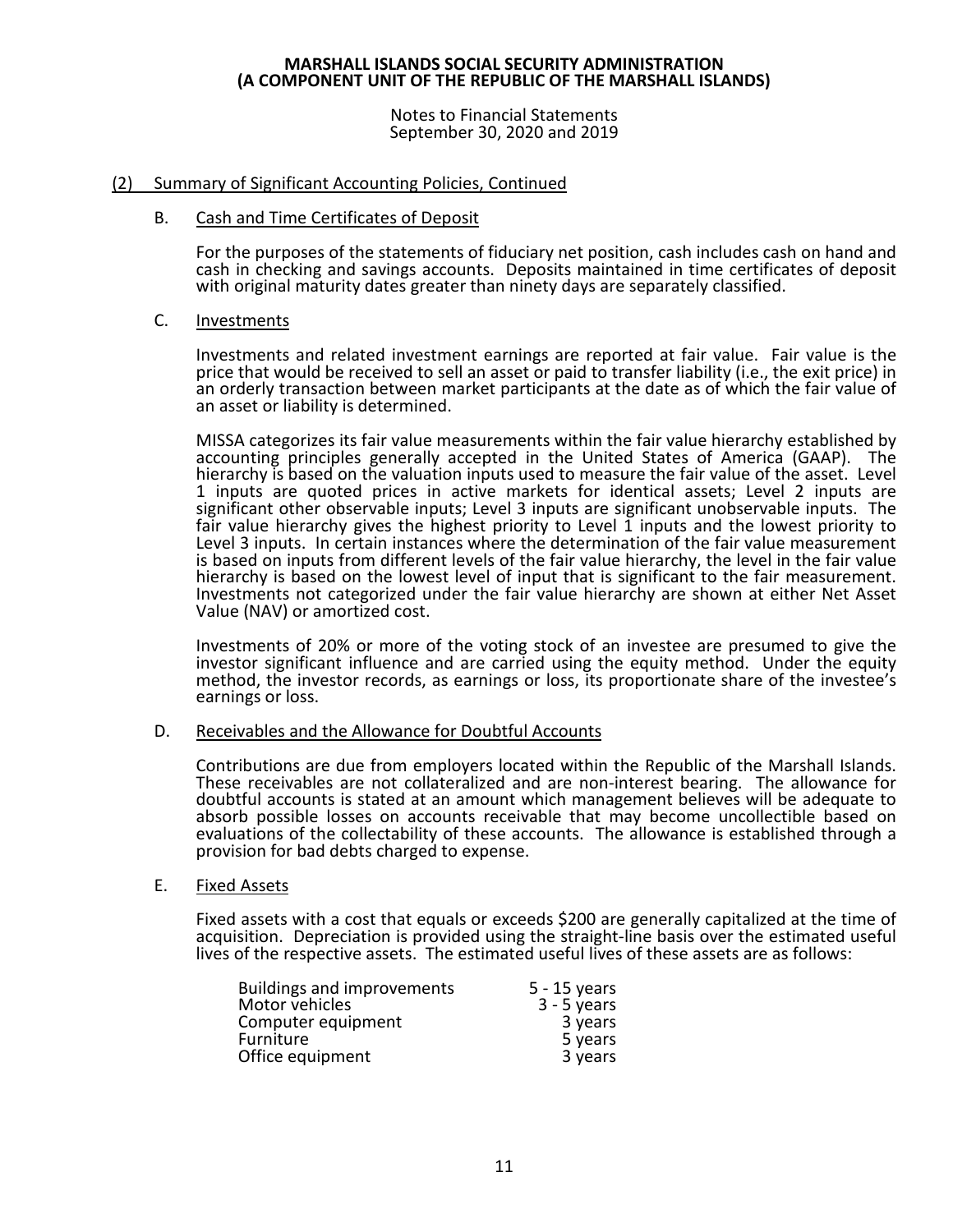Notes to Financial Statements September 30, 2020 and 2019

### (2) Summary of Significant Accounting Policies, Continued

#### F. Deferred Outflows of Resources

In addition to assets, the statements of fiduciary net position will sometimes report a separate section for deferred outflows of resources. This separate financial statement element represents a consumption of net position that applies to a future period and so will not be recognized as an outflow of resources (deduction of net position) until then. MISSA has no items that qualify for reporting in this category.

#### G. Compensated Absences

Annual vacation leave is earned by all permanent employees and accumulates at the rate of one working day per bi-weekly pay period. Upon termination, employees are eligible to receive compensation for their accrued annual leave balances. As of September 30, 2020 and 2019, the accumulated annual leave liability amounted to \$40,913 and \$28,015,<br>respectively, and is included in the statements of fiduciary net position within other liabilities and accruals.

No liability is recorded for non-vesting accumulating rights to receive sick pay benefits. The accumulated estimated amount of unused sick leave as of September 30, 2020 and 2019 is \$24,203 and \$19,449, respectively.

#### H. Deferred Inflows of Resources

In addition to liabilities, the statements of fiduciary net position will sometimes report a separate section for deferred inflows of resources. This separate financial statement element represents an acquisition of net position that applies to a future period and so will not be recognized as an inflow of resources (additions to net position) until then. MISSA has no items that qualify for reporting in this category.

# I. Contributions

Contributions to the Retirement Fund are governed by the Social Security Act of 1990, as amended by the Social Security (Amendment) Act 2016, which imposes a tax on the quarterly income of every employee not currently subject to the United States Social Security System or any other recognized Social Security System. Employees are required to contribute an amount equal to 8% of wages while every employer is required to contribute an amount equal to that contributed by employees. Maximum quarterly taxable wages are \$10,000.

#### J. Benefit Obligations

Retirement benefits are paid to every person who is a service insured or a fully insured individual as defined by the Social Security Act of 1990, as amended, has attained an age of 60 years prior to March 6, 2017 and has filed an application for old age insurance benefits. Thereafter, the old age insurance benefits have been redefined as follows: a fully insured worker who has attained an age of 61 years by March 6, 2017; 62 years by January 1, 2019; 63 years by January 1, 2021; 64 years by January 1, 2023; and 65 years by January 1, 2025 shall be entitled to old age insurance benefits. Effective March 6, 2017, new applications for early or deferred retirement benefits will no longer be allowed.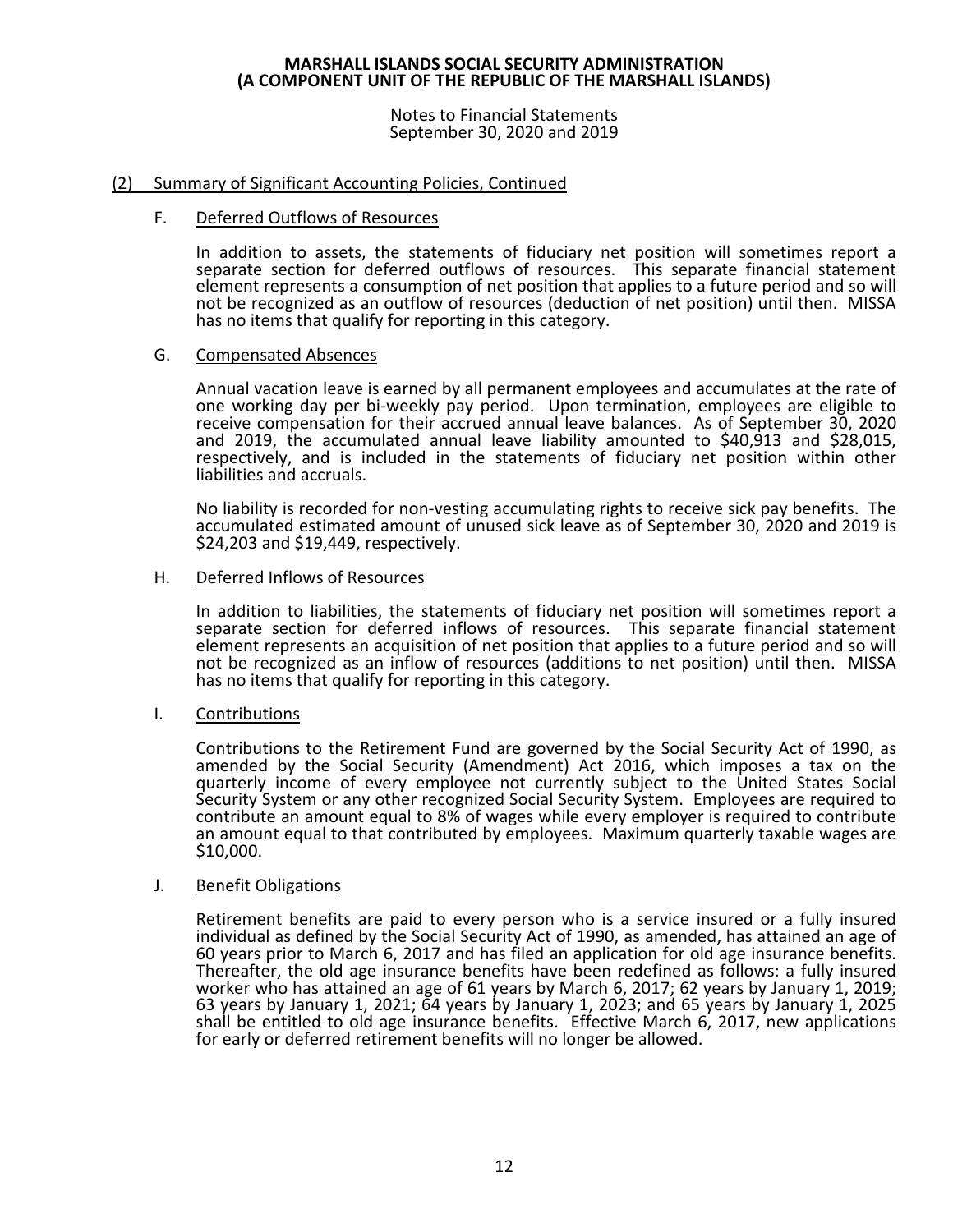Notes to Financial Statements September 30, 2020 and 2019

### (2) Summary of Significant Accounting Policies, Continued

J. Benefit Obligations, Continued

Benefits are also paid to surviving spouses of deceased workers, subject to eligibility requirements, as long as they do not remarry. Eligible children who are not married and are not working may also receive benefits until age eighteen (18) or up until age twenty-two (22), if in school. Eligible children who become disabled before age twenty-two will continue to receive benefits for the duration of the disability. Disability benefits are paid to qualified workers for the duration of the disability or until retirement or death, at which time retirement or survivor benefits become available.

Effective October 1, 1990, benefits are paid monthly and are computed as follows:

- a) Pension element two percent of index covered earnings, plus;
- b) Social element 14.5% of the first \$11,000 of cumulative covered earnings plus 0.7% of cumulative covered earnings in excess of \$11,000 but not in excess of \$44,000. The \$11,000 and \$44,000 bend points may be increased from time to time by wage index adjustments granted by the Board of MISSA.

The minimum benefit is \$129 per month, effective October 1, 1995.

Effective March 6, 2017, Public Law 2017-29 enacted MISSA to enforce a decrease in monthly benefit payments, which was to be phased in over a period of three years as follows:

| Monthly                                                                                                                                                |                                  | Percent of Reduction in          |                                  | <b>But Not</b>                   |
|--------------------------------------------------------------------------------------------------------------------------------------------------------|----------------------------------|----------------------------------|----------------------------------|----------------------------------|
| Benefit Range                                                                                                                                          | 2017                             | 2018                             | 2019 and onward                  | Less Than                        |
| \$301<br>\$400<br>\$500<br>\$401<br>$\overline{\phantom{a}}$<br>\$501<br>\$600<br>$\overline{\phantom{a}}$<br>S601<br>S700<br>$\overline{\phantom{a}}$ | 1.67%<br>2.00%<br>2.33%<br>2.67% | 3.33%<br>4.00%<br>4.67%<br>5.33% | 5.00%<br>6.00%<br>7.00%<br>8.00% | \$300<br>\$380<br>\$470<br>\$558 |
| S701<br><b>S800</b><br>-<br>$-$ \$1,700<br>S801                                                                                                        | 3.00%<br>3.33%                   | 6.00%<br>6.67%                   | 9.00%<br>10.00%                  | \$644<br>\$728 - \$1,440         |

The maximum monthly benefit for retirees prior to March 6, 2017 shall be \$1,600. Thereafter, the maximum monthly benefit shall be \$1,200.

#### K. Future Liabilities and Contributions

No recognition is given in the accompanying financial statements to the present value of the liabilities of prospective benefit payments or the present value of future contributions required from employees or employers.

#### L. New Accounting Standards

During the year ended September 30, 2020, GASB issued Statement No. 95, *Postponement of the Effective Dates of Certain Authoritative Guidance*, which postpones the effective dates of GASB Statement No. 84, 89, 90, 91, 92 and 93 by one year and GASB Statement No. 87 by 18 months; however, earlier application of the provisions addressed in GASB Statement No. 95 is encouraged and is permitted to the extent specified in each pronouncement as originally issued. In accordance with GASB Statement No. 95, management has elected to postpone implementation of these statements.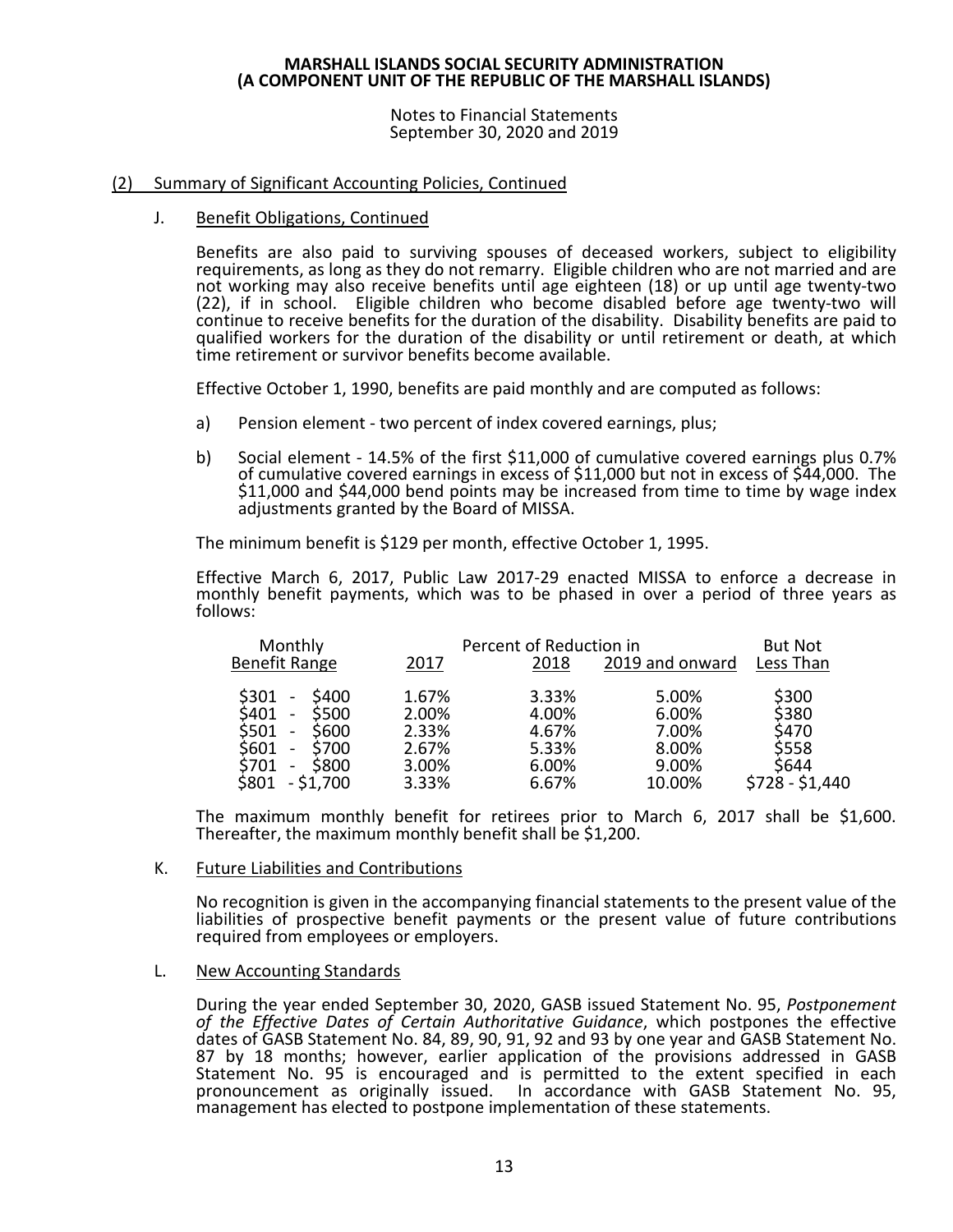Notes to Financial Statements September 30, 2020 and 2019

### (2) Summary of Significant Accounting Policies, Continued

#### L. New Accounting Standards, Continued

In January 2017, GASB issued Statement No. 84, *Fiduciary Activities*. This Statement is to improve guidance regarding the identification of fiduciary activities for accounting and financial reporting purposes and how those activities should be reported. The requirements of this Statement will enhance consistency and comparability by (1) establishing specific criteria for identifying activities that should be reported as fiduciary activities and (2) Management does not believe that this statement, upon implementation, will have a material effect on the financial statements. In accordance with GASB Statement No. 95, GASB Statement No. 84 will be effective for fiscal year ending September 30, 2021.

In June 2017, GASB issued Statement No. 87, *Leases*. The objective of this Statement is to better meet the information needs of financial statement users by improving accounting and financial reporting for leases by governments. This Statement increases the usefulness of governments' financial statements by requiring recognition of certain lease assets and liabilities for leases that previously were classified as operating leases and as inflows of resources or outflows of resources recognized based on the payment provisions of the contract. Management believes that this statement, upon implementation, will have a material effect on the financial statements. In accordance with GASB Statement No. 95, GASB Statement No. 87 will be effective for fiscal year ending September 30, 2022.

In June 2018, GASB issued Statement No. 89, *Accounting for Interest Cost Incurred Before the End of a Construction Period*. The objectives of this Statement are (1) to enhance the relevance and comparability of information about capital assets and the cost of borrowing for a reporting period and (2) to simplify accounting for interest cost incurred before the end of a construction period. Management does not believe that this statement, upon implementation, will have a material effect on the financial statements. In accordance with GASB Statement No. 95, GASB Statement No. 89 will be effective for fiscal year ending September 30, 2022.

In August 2018, GASB issued Statement No. 90, *Majority Equity Interests - An Amendment of GASB Statements No. 14 and 61*. The primary objectives of this Statement are to improve the consistency and comparability of reporting a government's majority equity interest in a legally separate organization and to improve the relevance of financial statement information for certain component units. It defines a majority equity interest and specifies that a majority equity interest in a legally separate organization should be reported as an investment if a government's holding of the equity interest meets the definition of an investment. A majority equity interest that meets the definition of an investment should be measured using the equity method, unless it is held by a special-purpose government engaged only in fiduciary activities, a fiduciary fund, or an endowment (including permanent and term endowments) or permanent fund. Those governments and funds should measure the majority equity interest at fair value. Management does not believe that this statement, upon implementation, will have a material effect on the financial statements. In accordance with GASB Statement No. 95, GASB Statement No. 90 will be effective for fiscal year ending September 30, 2021.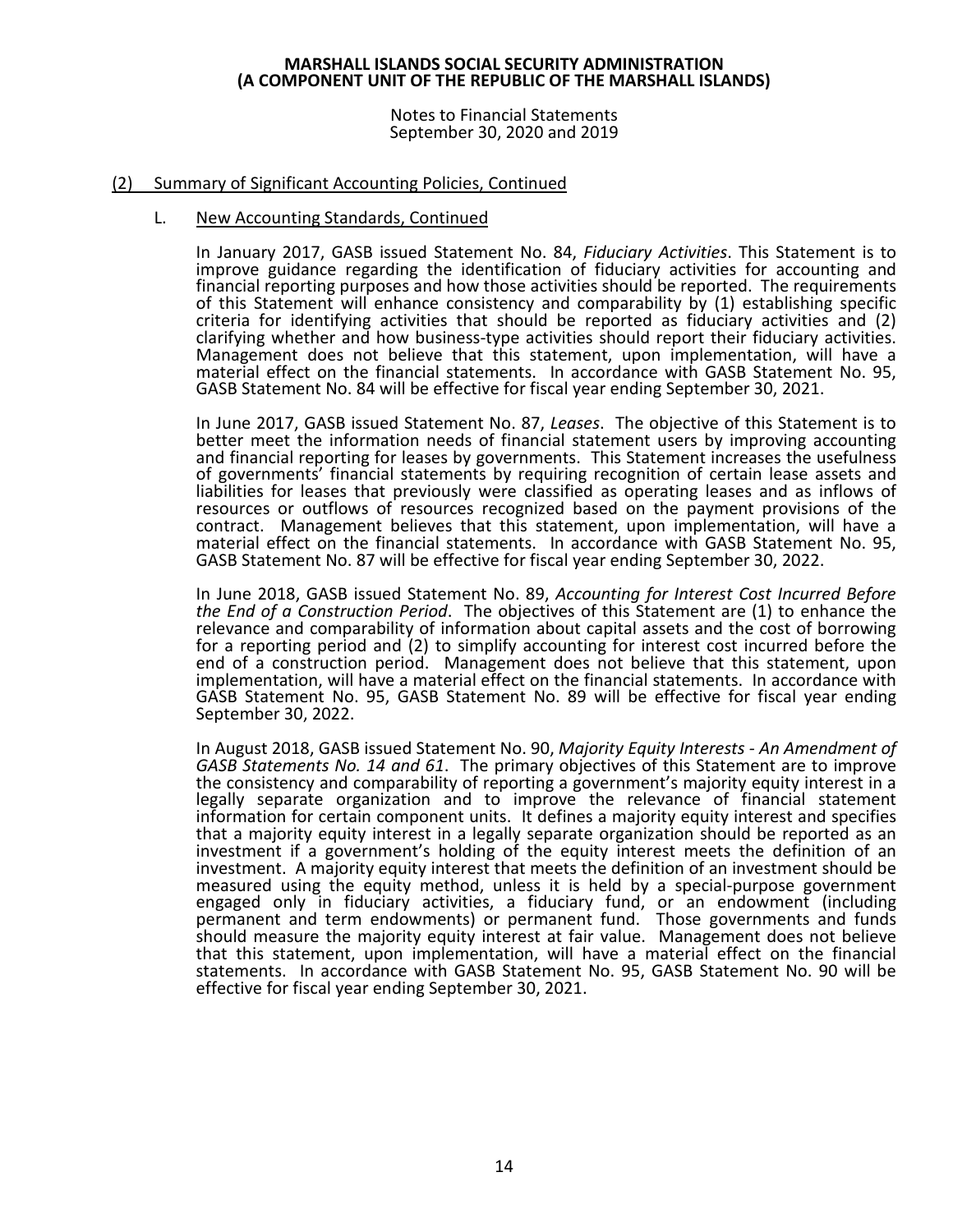Notes to Financial Statements September 30, 2020 and 2019

### (2) Summary of Significant Accounting Policies, Continued

#### L. New Accounting Standards, Continued

In May 2019, GASB issued Statement No. 91, *Conduit Debt Obligations*. The primary objectives of this Statement are to provide a single method of reporting conduit debt obligations by issuers and eliminate diversity in practice associated with (1) commitments extended by issuers, (2) arrangements associated with conduit debt obligations, and (3) related note disclosures. This Statement achieves those objectives by clarifying the existing definition of a conduit debt obligation; establishing that a conduit debt obligation is not a liability of the issuer; establishing standards for accounting and financial reporting of additional commitments and voluntary commitments extended by issuers and arrangements associated with conduit debt obligations; and improving required note disclosures. Management does not believe that this statement, upon implementation, will have a material effect on the financial statements. In accordance with GASB Statement No. 95, GASB Statement No. 91 will be effective for fiscal year ending September 30, 2023.

In January 2020, GASB issued statement No. 92, *Omnibus 2020*. The objectives of this Statement are to enhance comparability in accounting and financial reporting and to improve the consistency of authoritative literature by addressing practice issues that have been identified during implementation and application of certain GASB Statements. This Statement addresses a variety of topics and includes specific provisions about the effective date of Statement No. 87, *Leases*, and Implementation Guide No. 2019-3, *Leases*, for interim financial reports, the terminology used to refer to derivative instruments and the applicability of certain requirements of Statement No. 84, *Fiduciary Activities*, to<br>postemployment benefits. The requirements related to the effective date of GASB The requirements related to the effective date of GASB Statement No. 87 and Implementation Guide 2019-3, reissuance recoveries and terminology used to refer to derivative instruments are effective upon issuance. In accordance with GASB Statement No. 95, the remaining requirements of GASB Statement No. 92 is effective for the fiscal year ending September 30, 2022.

In March 2020, GASB issued Statement No. 93, *Replacement of Interbank Offered Rates*. The primary objective of this statement is to address those and other accounting and financial reporting implications of the replacement of an IBOR. Management does not believe that this statement, upon implementation, will have a material effect on the financial statements. Except for paragraphs 11b, 13, and 14, GASB Statement No. 93 will be effective for fiscal year ending September 30, 2021. The requirement in paragraphs 11b, 13, and 14 are effective for fiscal year September 30, 2022.

In March 2020, GASB issued Statement No. 94, *Public-Private and Public-Public Partnerships and Availability Payment Arrangements*. The primary objective of this statement is to improve financial reporting by addressing issues related to public-private and public-public partnership arrangements. This statement also provides guidance for accounting and financial reporting for availability payment arrangements. Management does not believe that this statement, upon implementation, will have a material effect on the financial statements. GASB Statement No. 94 will be effective for fiscal year ending September 30, 2023.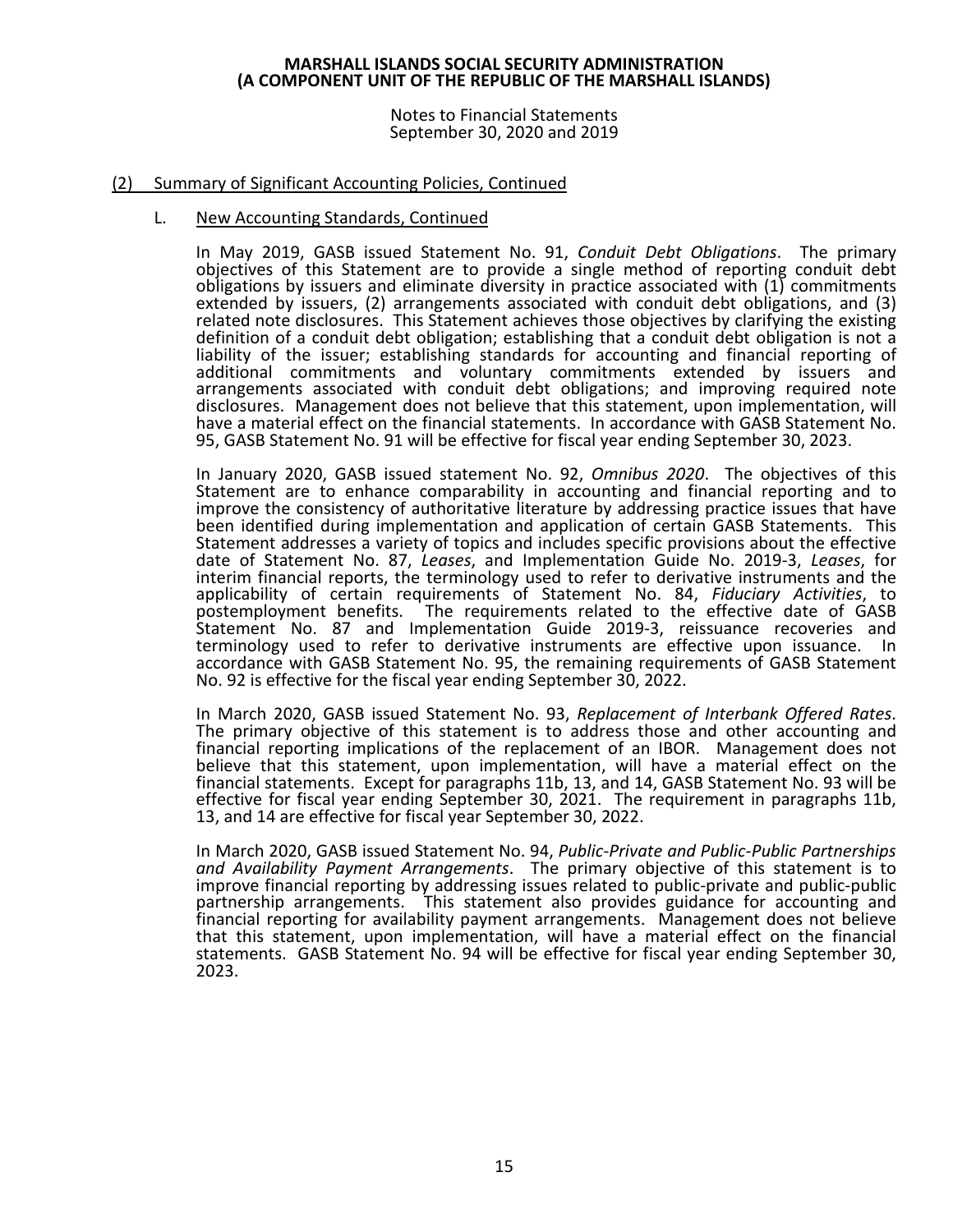Notes to Financial Statements September 30, 2020 and 2019

# (2) Summary of Significant Accounting Policies, Continued

### L. New Accounting Standards, Continued

In May 2020, GASB issued Statement No. 96, *Subscription-Based Information Technology Arrangements*. This Statement provides guidance on the accounting and financial reporting for subscription-based information technology arrangements (SBITAs) for government end users (governments). This Statement (1) defines a SBITA; (2) establishes that a SBITA results in a right-to-use subscription asset - an intangible asset - and a corresponding subscription liability; (3) provides the capitalization criteria for outlays other than subscription payments, including implementation costs of a SBITA; and (4) requires note disclosures regarding a SBITA. Management does not believe that this statement, upon implementation, will have a material effect on the financial statements. GASB Statement No. 96 will be effective for fiscal year ending September 30, 2023.

In June 2020, GASB issued Statement No. 97, *Certain Component Unit Criteria, and Accounting and Financial Reporting for Internal Revenue Code Section 457 Deferred Compensation Plans - an amendment of GASB Statements No. 14 and No. 84, and a supersession of GASB Statement No. 32.* The primary objectives of this Statement are to (1) increase consistency and comparability related to the reporting of fiduciary component units in circumstances in which a potential component unit does not have a governing board and the primary government performs the duties that a governing board typically would perform; (2) mitigate costs associated with the reporting of certain defined contribution pension plans, defined contribution other postemployment benefit (OPEB) plans, and employee benefit plans other than pension plans or OPEB plans (other employee benefit plans) as fiduciary component units in fiduciary fund financial statements; and (3) enhance the relevance, consistency, and comparability of the accounting and financial reporting for Internal Revenue Code (IRC) Section 457 deferred compensation plans (Section 457 plans) that meet the definition of a pension plan and for benefits provided through those plans. GASB Statement No. 97 will be effective for fiscal year ending September 30, 2022.

# M. Estimates

The preparation of financial statements in accordance with GAAP requires management to make estimates and assumptions that affect the reported amounts of net position and disclosure of contingent assets and liabilities at the date of the financial statements and the reported amounts of revenues and expenses during the reporting period. Actual results could differ from those estimates.

#### (3) Prior Service Benefits Program

Under the terms of a Prior Service Claim Adjudication Service Agreement between MISSA and the Trust Territory Prior Service Trust Fund, MISSA is to provide for the processing of benefit claims and to assist in the monitoring of continuing eligibility under the Prior Service Program. The Prior Service Trust Fund Administration (PSTFA) will reimburse MISSA \$2,000 per annum plus an amount equal to eight percent of the total amount of automated and manual benefit payments. Any cost for MISSA personnel who assist in searching and locating prior service documents in cooperation with the Prior Service Administration will be reimbursed on a dollar-for-dollar basis.

In 2005, an agreement was entered into between the PSTFA Board and the U.S. Department of the Interior to delegate the Board's obligations to and responsibility for the enrollees eligible for the Prior Service Benefits Program to the Social Security Systems of the Republic of the Marshall Islands, the Republic of Palau, the Federated States of Micronesia, and the Retirement Fund of the Commonwealth of the Northern Mariana Islands. Based on the agreement, the Social Security Administration (SSA) of each Government shall be entitled to an administrative fee not to exceed 20% of the share of allocated funds.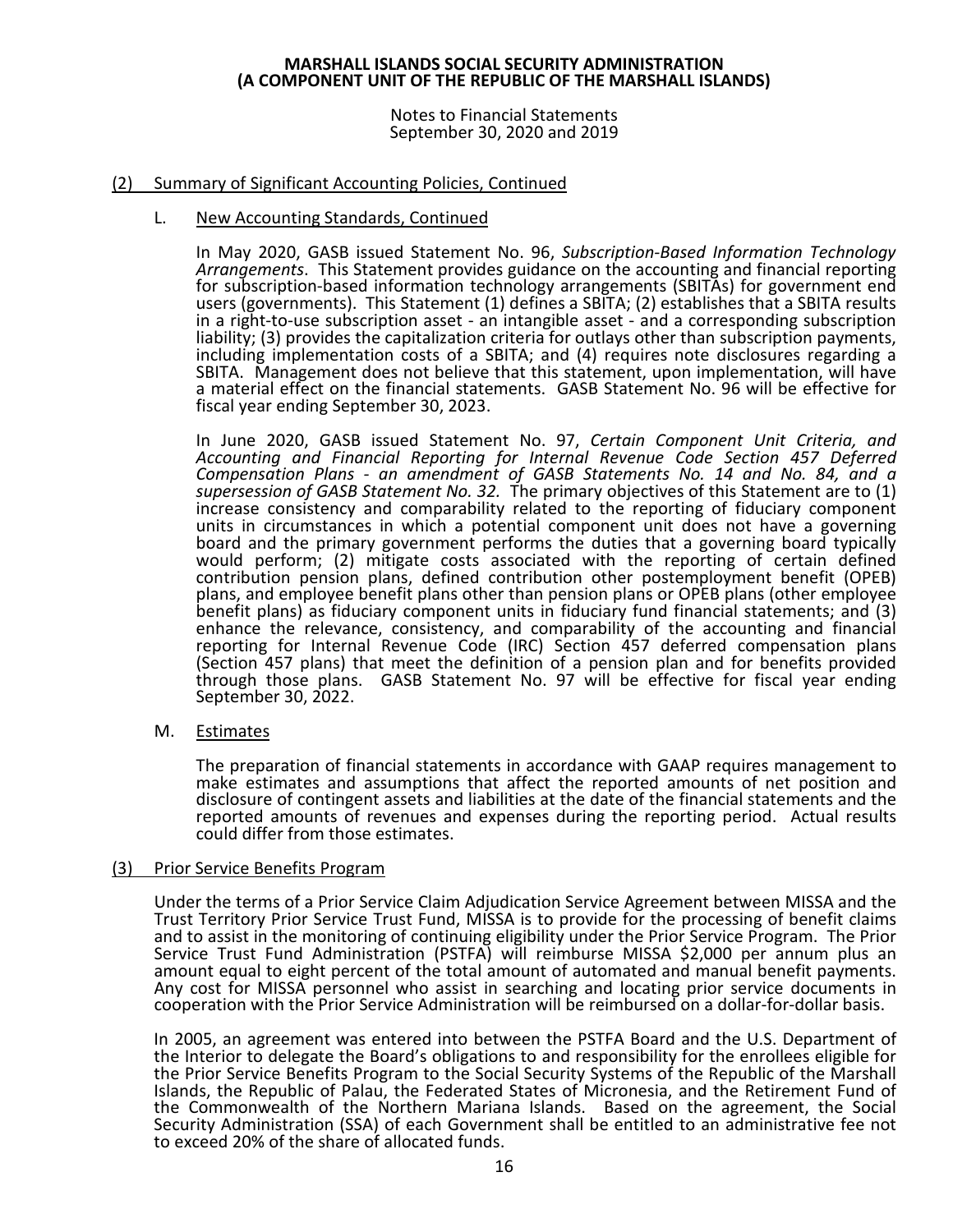Notes to Financial Statements September 30, 2020 and 2019

### (3) Prior Service Benefits Program, Continued

MISSA assumed administrative functions and for the years ended September 30, 2020 and 2019, received an allocation of \$109,702 and \$114,317, respectively, from PSTFA. Total benefits and administrative expenses for the years ended September 30, 2020 and 2019 amounted to \$98,997 and \$108,313, respectively. However, while MISSA accepts the liability for any amounts received, MISSA does not accept the obligation to pay future benefits unless additional funds are received from PSTFA. As of September 30, 2020 and 2019, the amount of \$32,308 and \$21,603, respectively, is available for future benefit payments under the Prior Service Benefits Program.

#### (4) Deposits and Investments

The deposit and investment policies of MISSA are governed by its enabling legislation. The Board is required to engage one or more fund custodians to assume responsibility for the physical possession of MISSA's investments. Legally authorized investments are as follows:

- (i) Government obligations Obligations issued or guaranteed as to principal and interest by RepMar or by the Government of the United States, provided that the total market value of the investments in obligations guaranteed by RepMar shall at the time of purchase not exceed twenty-five percent (25%) of the total market value of all investments of MISSA, and further provided that the principal and interest on each obligation are payable in the currency of the United States.
- (ii) Corporate obligations and mortgage-backed securities Obligations of any public or private entity or corporation created or existing under the laws of the Marshall Islands or of the United States or any state, territory or commonwealth thereof, or obligations of any other government or economic community which are payable in United States dollars, or pass through and other mortgage-backed securities provided that the obligation is issued by an agency of the United States Government or is rated in one of the four highest categories by two nationally recognized rating agencies in the United States. No investment under this heading shall exceed five percent of the market value of the Retirement Fund or ten percent of the outstanding value of the issue at the time of purchase.
- (iii) Preferred and common stocks Shares of preferred or common stocks of any corporation created or existing under the laws of the Marshall Islands or under the laws of the United States or any state, territory or commonwealth thereof provided that the purchase of such shares shall be considered reasonable and prudent by MISSA's investment advisor at the time of purchase, that not more than fifteen percent (15%) percent of the market value of the Retirement Fund shall be invested in the stock of any one corporation, and that not more than twenty-five percent (25%) percent of the market value of the Retirement Fund shall be invested in any one industry group.
- (iv) Insurance company obligations Contracts and agreements supplemental thereto providing for participation in one or more accounts of a life insurance company authorized to do business in the Marshall Islands or in any state, territory or commonwealth of the United States provided that the total market value of these investments at no time shall exceed ten percent (10%) of all investments of the Retirement Fund.
- A. Deposits:

Custodial credit risk is the risk that in the event of a bank failure, MISSA's deposits may not be returned to it. Such deposits are not covered by depository insurance and are either uncollateralized or collateralized with securities held by the pledging financial institution or held by the pledging financial institution but not in the depositor-government's name. MISSA does not have a deposit policy for custodial credit risk.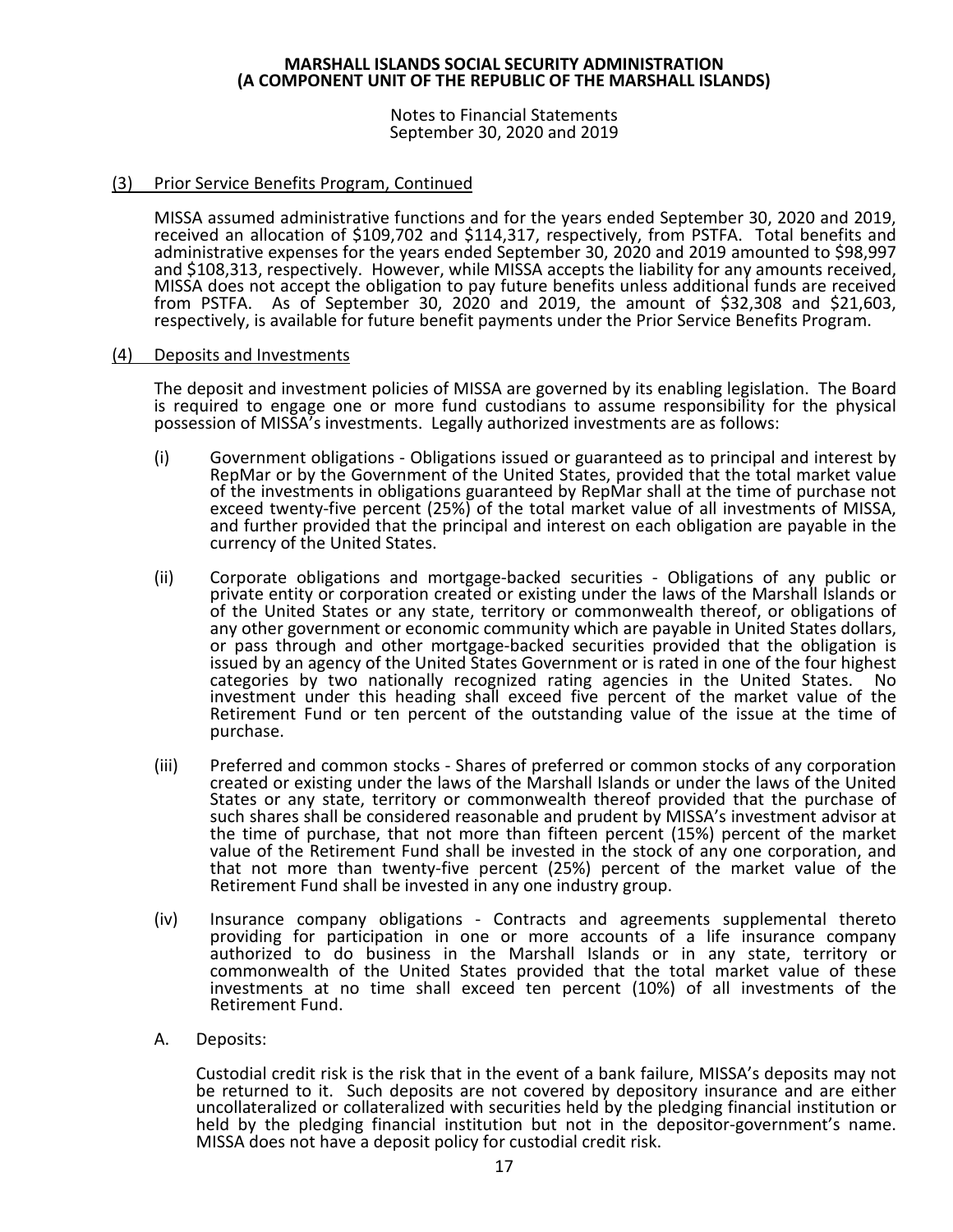Notes to Financial Statements September 30, 2020 and 2019

#### (4) Deposits and Investments, Continued

A. Deposits, Continued:

As of September 30, 2020 and 2019, the carrying amount of MISSA's cash and time certificate of deposit was \$6,772,892 and \$3,595,599, respectively, and the corresponding bank balances were \$6,526,820 and \$3,753,512, respectively. Of the bank balances, \$2,026,365 and \$347,702, respectively, were maintained in a financial institution subject to Federal Deposit Insurance Corporation (FDIC) insurance. The remaining amounts of \$4,500,455 and \$3,405,810, respectively, are maintained in a financial institution not subject to depository insurance. As of September 30, 2020 and 2019, bank deposits in the amount of \$250,000 were FDIC insured. MISSA does not require collateralization of its cash deposits; therefore, deposit levels in excess of FDIC insurance coverage are uncollateralized. Accordingly, these deposits are exposed to custodial credit risk.

B. Investments:

As of September 30, 2020 and 2019, investments in marketable securities are as follows:

|                                                                       | 2020                                  | 2019                                 |
|-----------------------------------------------------------------------|---------------------------------------|--------------------------------------|
| Mutual funds<br><b>Exchange Traded funds</b><br>Cash management funds | \$38,938,905<br>19,280,662<br>143,764 | \$46,000,543<br>11,642,344<br>59,616 |
|                                                                       | \$58,363,331                          | \$ 57,702,503                        |

MISSA has the following recurring fair value measurements as of September 30, 2020 and 2019:

|                                         |                  |                      | Fair Value Measurements Using |              |
|-----------------------------------------|------------------|----------------------|-------------------------------|--------------|
|                                         |                  | <b>Quoted Prices</b> |                               |              |
|                                         |                  | In Active            | Significant                   |              |
|                                         |                  | Markets for          | Other                         | Significant  |
|                                         |                  | Identical            | Observable                    | Unobservable |
|                                         | September 30,    | Assets               | Inputs                        | Inputs       |
|                                         | 2020             | (Level 1)            | (Level 2)                     | (Level 3)    |
| Investments by fair value level:        |                  |                      |                               |              |
| <b>Exchange Traded funds</b>            | 19,280,662<br>Ŝ. | 19,280,662<br>Ś.     | \$                            | \$           |
| Mutual funds                            | 38,938,905       | 38,938,905           |                               |              |
|                                         | 58,219,567       | Ś.<br>58,219,567     | Ś                             |              |
| Investments measured at amortized cost: |                  |                      |                               |              |
| Money market funds                      | 143,764          |                      |                               |              |
|                                         | 58,363,331       |                      |                               |              |
|                                         |                  |                      |                               |              |
|                                         |                  |                      |                               |              |
|                                         |                  |                      | Fair Value Measurements Using |              |
|                                         |                  | <b>Quoted Prices</b> |                               |              |
|                                         |                  | In Active            | Significant                   |              |
|                                         |                  | Markets for          | Other                         | Significant  |
|                                         |                  | Identical            | Observable                    | Unobservable |
|                                         | September 30,    | Assets               | Inputs                        | Inputs       |
|                                         | 2019             | (Level 1)            | (Level 2)                     | (Level 3)    |
| Investments by fair value level:        |                  |                      |                               |              |
| <b>Exchange Traded funds</b>            | 11,642,344<br>Ŝ. | 11,642,344<br>Ŝ.     | \$                            | \$           |
| <b>Mutual funds</b>                     | 46,000,543       | 46,000,543           |                               |              |
|                                         | 57,642,887       | 57,642,887           |                               |              |
| Investments measured at amortized cost: |                  |                      |                               |              |
| Money market funds                      | 59,616           |                      |                               |              |
|                                         | 57,702,503       |                      |                               |              |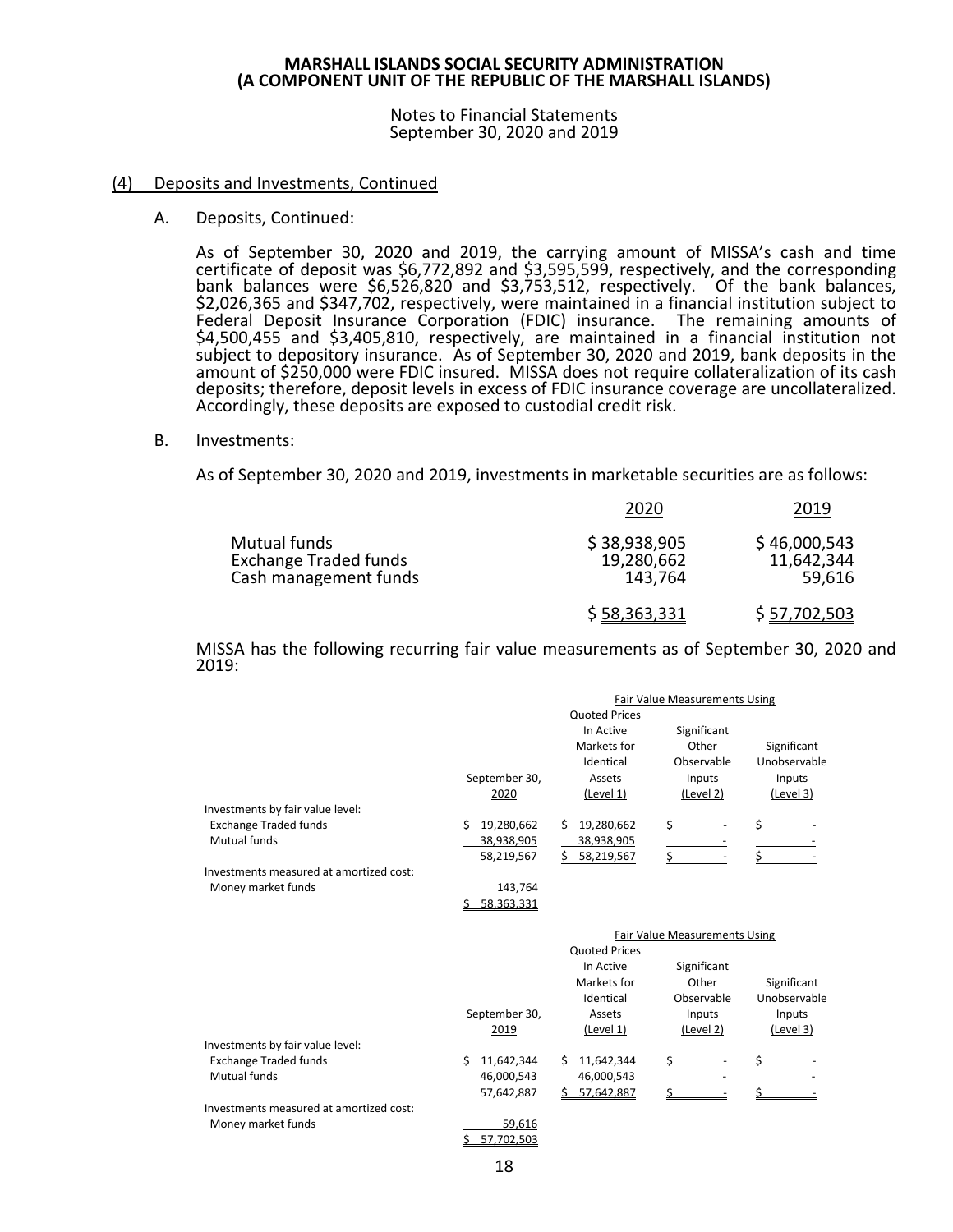Notes to Financial Statements September 30, 2020 and 2019

#### (4) Deposits and Investments, Continued

B. Investments, Continued

Additionally, MISSA owns 60,200 shares of common stock in Marshall Islands Holdings, Inc. (MIHI), which engages in all aspects of holding company activities in the RMI and which is the sole shareholder of Bank of Marshall Islands (BOMI). During the year ended September 30, 2019, MISSA exchanged 2,500 shares of MIHI common stock at \$200/share for 38,461 shares of Marshall Islands Service Corporation (MISCO) common stock at \$13/share.

MISSA also owns 80,080 shares of common stock in MISCO, which is majority-owned by MIHI.

The investment in MIHI is accounted for on the equity method since the investment constitutes 36% ownership share as of September 30, 2020 and 2019. As of September 30, respectively. The investment in MISCO is stated at NAV. At September 30, 2020 and 2019, MISSA's investment in MISCO amounted to \$1,030,097.

As of September 30, 2020 and 2019, MISSA maintained bank deposits with BOMI totaling<br>\$4,500,455 and \$3,405,810, respectively. During the years ended September 30, 2020 and 2019, MISSA received cash dividend payments from MIHI of \$480,830 and \$500,133,<br>respectively.

During the years ended September 30, 2020 and 2019, the total net increase in fair value of investments included \$1,284,940 and \$2,345,153, respectively, of equity in the net earnings of MIHI.

A summarized financial information of MIHI as of and for the years ended December 31, 2020 and 2019 is presented on the table below: 2020 2019

| Total assets                                                                 | \$167,798,436                 | \$135,898,616                           |
|------------------------------------------------------------------------------|-------------------------------|-----------------------------------------|
| <b>Total liabilities</b>                                                     | \$108,925.045                 | \$ 79,449.431                           |
| Equity:<br>Attributable to stockholders of MIHI<br>Noncontrolling interest   | \$ 53,201,698<br>\$ 5,671,693 | \$ <u>51,143,851</u> \$<br>\$ 5,305,334 |
| Net income attributed to:<br>Stockholder of MIHI<br>Noncontrolling interests | 3,351,527<br>342,170          | 5,074,779<br>373,318                    |

Credit risk for investments is the risk that an issuer or other counterparty to an investment will not fulfill its obligation. As of September 30, 2020 and 2019, MISSA's investment portfolio did not include investments in debt securities. Accordingly, MISSA is not exposed to credit risk.

Custodial credit risk for investments is the risk that in the event of the failure of the counterparty to the transaction, MISSA will not be able to recover the value of investment or collateral securities that are in the possession of an outside party. MISSA's investments are held and administered by trustees. MISSA's custodian holds investment securities in MISSA's name. MISSA's custodian is not affiliated or related to investment brokers. Accordingly, these investments are not exposed to custodial credit risk.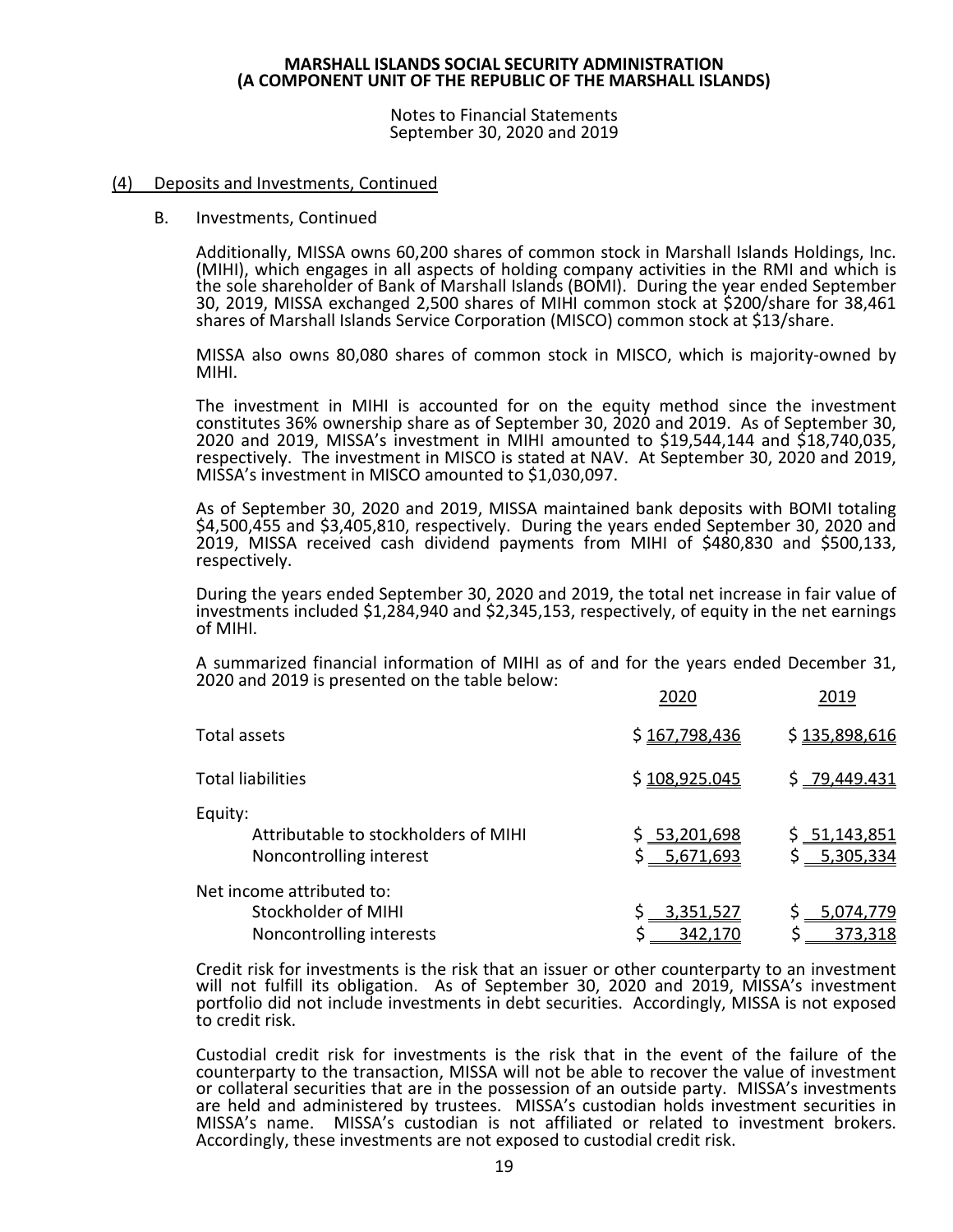Notes to Financial Statements September 30, 2020 and 2019

#### (4) Deposits and Investments, Continued

#### B. Investments, Continued

Concentration of credit risk for investments is the risk of loss attributed to the magnitude of an entity's investment in a single issuer. GASB Statement No. 40 requires disclosure by issuer and amounts of investments in any one issuer that represents five percent (5%) or more of total investments for MISSA. Investments issued or explicitly guaranteed by the U.S. government and investments in mutual funds, external investment pools, and other pooled investments are excluded from this requirement. There was no concentration of credit risk for investments as of September 30, 2020 and 2019.

Interest rate risk is the risk that changes in interest rates will adversely affect the fair value of debt instruments. MISSA does not have a formal investment policy that limits investment maturities as a means of managing its exposure to fair value losses arising from increasing interest rates. As of September 30, 2020 and 2019, MISSA's investment portfolio did not include investments in debt securities. Accordingly, MISSA is not exposed to interest rate risk.

#### (5) Receivables

Receivables as of September 30, 2020 and 2019, including applicable allowances for doubtful accounts, are as follows:

|                                                                              | 2020                                                      | 2019                                             |
|------------------------------------------------------------------------------|-----------------------------------------------------------|--------------------------------------------------|
| Contributions<br>Court judgments<br><b>Notes</b><br>Due from RepMar<br>Other | \$4,626,142<br>4,665,958<br>889,407<br>843,200<br>125,836 | \$4,559,939<br>4,307,754<br>1,141,516<br>287,815 |
| Less allowance for doubtful accounts                                         | 11,150,543<br>(6,537,054)                                 | 10,297,024<br>(6,522,649)                        |
|                                                                              | \$4,613,489                                               | \$3,774,375                                      |

Court judgments represent amounts due from employers for delinquent contributions that have been referred to attorneys for collection and have been adjudicated by the Court. These amounts are comprised of unpaid contributions together with penalties, interest, and attorney fees and are subject to interest of 9% per annum. Notes represent amounts due from employers for delinquent contributions wherein the employer has entered into a promissory note agreement with MISSA with stipulated repayment terms and conditions, including interest of 12% per annum.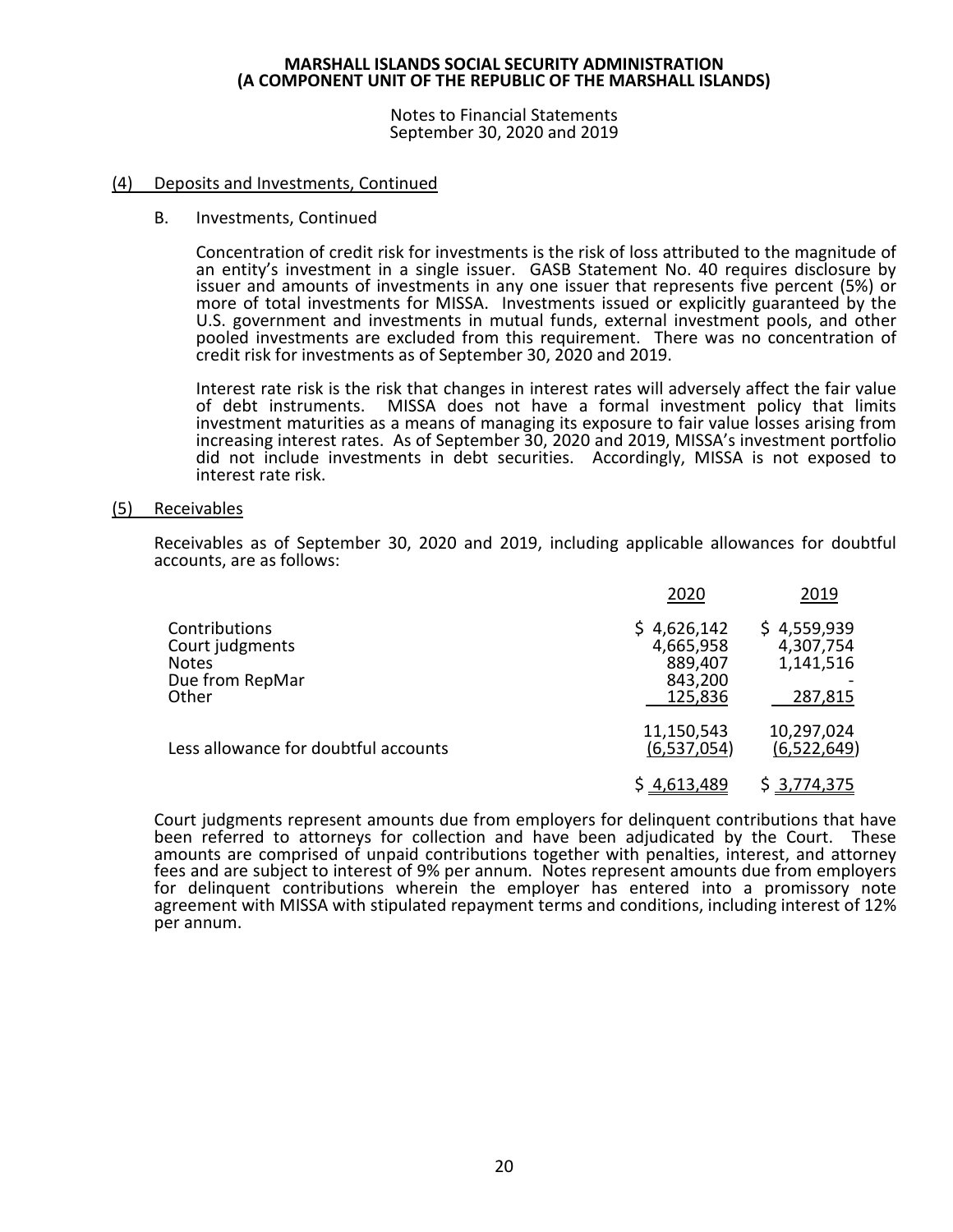#### Notes to Financial Statements September 30, 2020 and 2019

# (6) Capital Assets

Capital asset activity for the years ended September 30, 2020 and 2019, is as follows:

|  |                                                                                                                                                                 | October 1,<br>2019                                            | <b>Additions</b>                                          | Retirements                                                    | September 30,<br>2020                                               |
|--|-----------------------------------------------------------------------------------------------------------------------------------------------------------------|---------------------------------------------------------------|-----------------------------------------------------------|----------------------------------------------------------------|---------------------------------------------------------------------|
|  | <b>Buildings and improvements</b><br>Computer equipment<br>Motor vehicles<br>Office equipment<br>Furniture<br>Less accumulated depreciation<br>and amortization | \$587,097<br>90,782<br>133,582<br>51,486<br>78,170<br>941,117 | \$355,572<br>1,970<br>57,445<br>1,140<br>2,189<br>418,316 | \$<br>(9,633)<br>(24,000)<br>(13,540)<br>(18,475)<br>(65, 648) | \$<br>942,669<br>83,119<br>167,027<br>39,086<br>61,884<br>1,293,785 |
|  |                                                                                                                                                                 | (785, 938)                                                    | (96, 285)                                                 | 65,648                                                         | (816, 575)                                                          |
|  |                                                                                                                                                                 | \$155,179                                                     | \$322,031                                                 | \$_                                                            | \$ <u>477,210</u>                                                   |
|  |                                                                                                                                                                 | October 1,<br>2018                                            | <b>Additions</b>                                          | Retirements                                                    | September 30,<br><u>2019</u>                                        |
|  | <b>Buildings and improvements</b><br>Computer equipment<br>Motor vehicles<br>Office equipment<br>Furniture<br>Less accumulated depreciation<br>and amortization | \$587,097<br>89,337<br>95,300<br>98,373<br>59,652<br>929,759  | \$<br>7,778<br>62,782<br>11,460<br>18,518<br>100,538      | \$<br>(6, 333)<br>(24,500)<br>(58,347)<br>(89, 180)            | \$<br>587,097<br>90,782<br>133,582<br>51,486<br>78,170<br>941,117   |
|  |                                                                                                                                                                 | (809, 700)                                                    | (65, 418)                                                 | 89,180                                                         | (785, 938)                                                          |
|  |                                                                                                                                                                 |                                                               |                                                           |                                                                |                                                                     |

# (7) Related Party Transactions

As of September 30, 2020 and 2019, due to affiliate represents contributions payable to the Marshall Islands Health Fund of \$2,350,881 and \$1,664,543, respectively, which represented unremitted basic health fund employee and employer contributions collected by MISSA at the respective year ends. In return, MISSA receives a fixed fee of \$200,000 per year for collecting contributions on behalf of the Marshall Islands Health Fund.

During the years ended September 30, 2020 and 2019, MISSA received an appropriation of \$1,686,400 and \$2,314,747, respectively, from RepMar's General Fund to subsidize monthly benefit payments as enacted by Public Law 2017-29. MISSA has recorded a receivable due from RepMar as of September 30, 2020 of \$843,200 associated with these appropriations.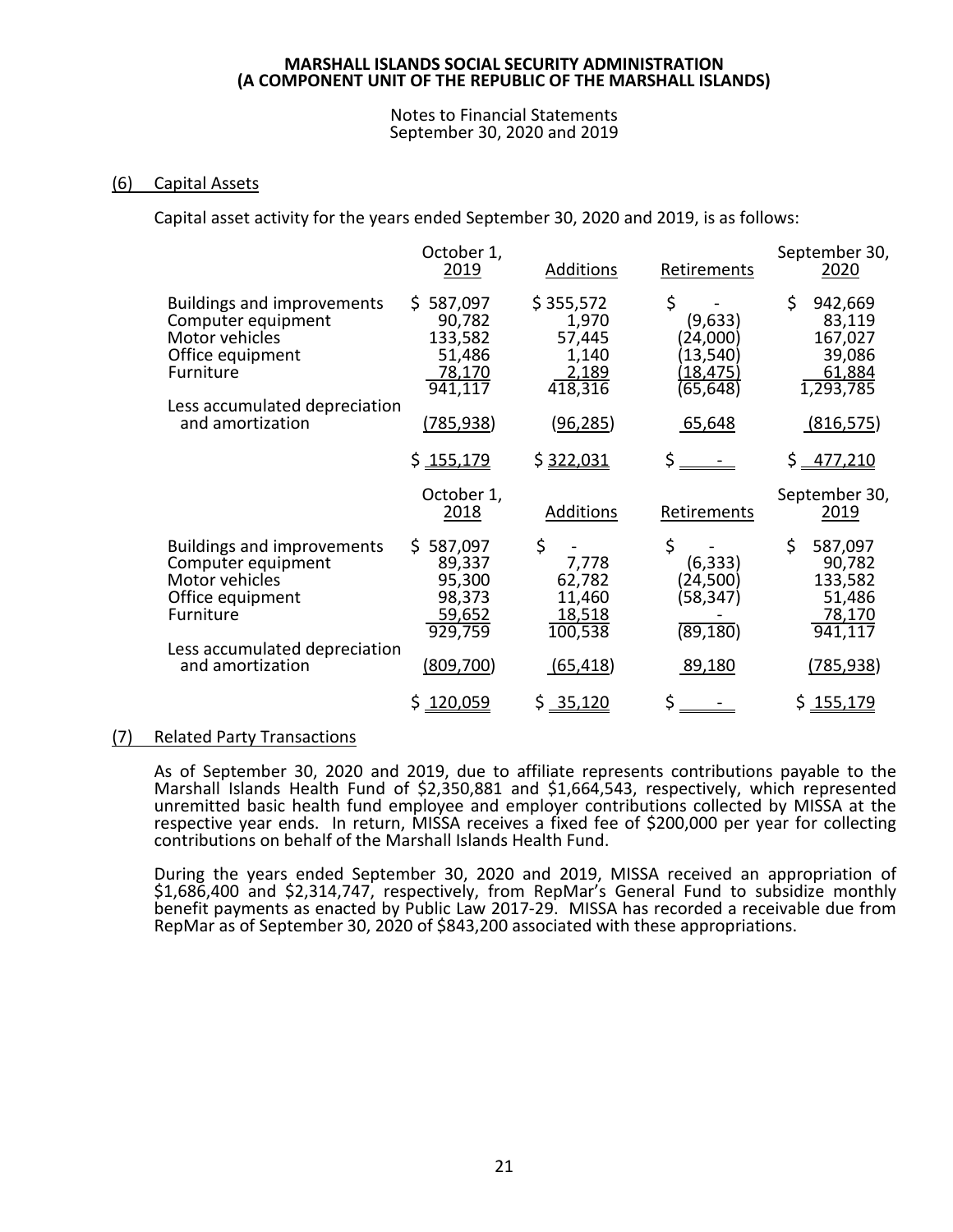Notes to Financial Statements September 30, 2020 and 2019

#### (8) Employee Retirement Plan

In 2017, MISSA implemented a defined contribution retirement savings plan (the Plan) for its employees who have completed at least 3 months of service. Plan participants may contribute up to 10% of their gross salaries, with MISSA paying 20% of the employees' share for those with two years of service, 40% for three years of service, 60% for four years of service, 80% for five years of service and 100% for six years of service or more. Withdrawal from the Plan occurs upon termination of employment, retirement at age 65, permanent disability or death. Plan assets are held in a trust fund administered by a trustee in accordance with the trust agreement. Management has the authority to establish or amend Plan provisions and contribution requirements. MISSA contributed \$21,994 and \$23,007 to Plan participant accounts during the years ended September 30, 2020 and 2019, respectively, and total plan assets were \$168,012 and \$116,896 as of September 30, 2020 and 2019, respectively.

#### (9) Contingencies

MISSA obtained an actuarial valuation of the Retirement Fund as of October 1, 2018. The valuation reported actuarial accrued liabilities and market value of assets for the Retirement Fund of \$428.74 million and \$79.27 million, respectively, as of October 1, 2018. The funded ratio of the Retirement Fund as of October 1, 2018 is 18%. As of September 30, 2020, MISSA recorded total fund equity of \$88,122,276 in the Retirement Fund, as funds available to fund future benefit obligations. These conditions indicate that MISSA may be unable to meet its future benefit obligations.

MISSA is of the opinion that there are outstanding contributions due to the Retirement Fund; however, a reasonable estimate of this amount cannot be determined due primarily to noncompliance by employers.

#### (10) Risk Management

MISSA is exposed to various risks of loss related to torts; theft of, damage to, and destruction of assets; errors and omissions; injuries to employees; and natural disasters. MISSA has elected to purchase commercial insurance from independent third parties for the risks of loss to which it is exposed. Settled claims resulting from these risks have not exceeded commercial insurance coverage in any of the past three fiscal years. MISSA is also exposed to investment risk. This risk is limited by diversification of the portfolio, establishment and monitoring of investment policies and guidelines, and monitoring of investment performance. In addition, investment consultants monitor MISSA's activities and advise the Board of Directors.

# (11) COVID-19

On March 11, 2020, the World Health Organization declared the novel strain of coronavirus (COVID-19) a global pandemic and recommended containment and mitigation measures worldwide. On October 28, 2020, one confirmed case was identified in the Marshall Islands that was subsequently isolated and contained. On November 17, 2020, an additional three cases were identified and which were isolated and contained. As of January 18, 2022, no community transmission has been identified. MISSA has determined that should community transmission occur within the Marshall Islands, it may negatively impact MISSA's operations and MISSA may become dependent upon the financial support of RepMar. However, the effect of the pandemic on RepMar is also uncertain and future available funding to RepMar component units may be limited. Therefore, while MISSA expects this matter to potentially have a negative impact on its investments and changes in net position available for benefits, the related financial impact cannot be reasonably estimated at this time.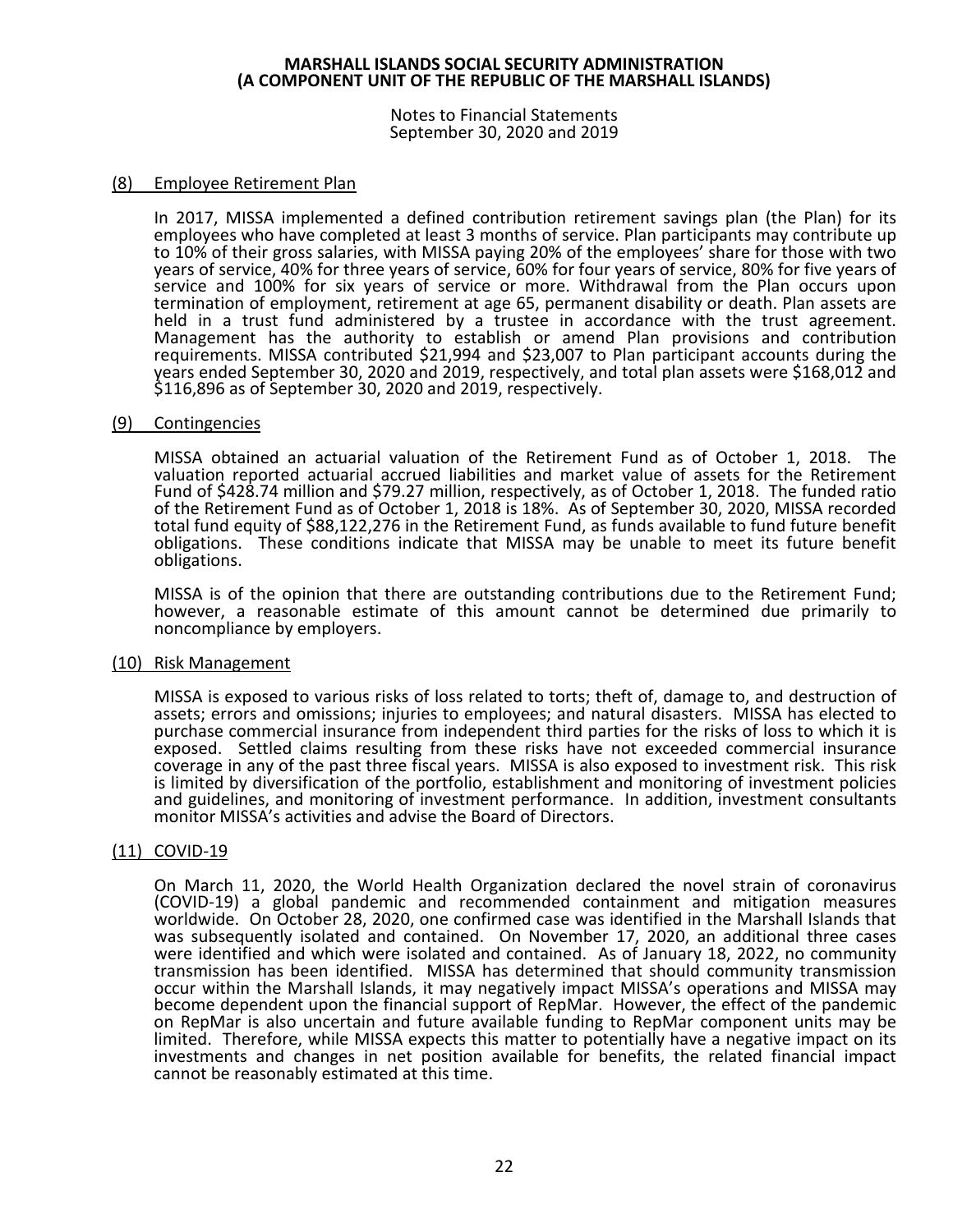#### Combining Statement of Fiduciary Net Position September 30, 2020

|                                                                                                                                                                                                                  | Retirement<br>Fund                                                                                    | <b>Prior Service</b><br>Fund | <b>Total Before</b><br>Elimination                                                                    |                    | Total                                                                                                 |
|------------------------------------------------------------------------------------------------------------------------------------------------------------------------------------------------------------------|-------------------------------------------------------------------------------------------------------|------------------------------|-------------------------------------------------------------------------------------------------------|--------------------|-------------------------------------------------------------------------------------------------------|
| <b>ASSETS</b>                                                                                                                                                                                                    |                                                                                                       |                              |                                                                                                       |                    |                                                                                                       |
| Cash                                                                                                                                                                                                             | \$<br>4,735,537                                                                                       | \$<br>37,355                 | 4,772,892<br>\$.                                                                                      | Ş.                 | \$<br>4,772,892                                                                                       |
| Receivables, net                                                                                                                                                                                                 | 4,614,149                                                                                             | 600                          | 4,614,749                                                                                             | (1,260)            | 4,613,489                                                                                             |
| Investments:<br>Cash management<br>Time certificate of deposit<br><b>Stocks</b><br><b>Exchange traded funds</b><br><b>Mutual funds</b><br><b>Total investments</b><br>Capital assets, net<br><b>Total assets</b> | 143,764<br>2,000,000<br>20,574,241<br>19,280,662<br>38,938,905<br>80,937,572<br>477,210<br>90,764,468 | 37,955                       | 143,764<br>2,000,000<br>20,574,241<br>19,280,662<br>38,938,905<br>80,937,572<br>477,210<br>90,802,423 | (1,260)            | 143,764<br>2,000,000<br>20,574,241<br>19,280,662<br>38,938,905<br>80,937,572<br>477,210<br>90,801,163 |
| <b>LIABILITIES</b>                                                                                                                                                                                               |                                                                                                       |                              |                                                                                                       |                    |                                                                                                       |
| Accounts payable<br>Other liabilities and accruals<br>Due to affiliate<br><b>Total liabilities</b>                                                                                                               | 195,984<br>95,327<br>2,350,881<br>2,642,192                                                           | 5,648<br>5,648               | 195,984<br>100,975<br>2,350,881<br>2,647,840                                                          | (1,260)<br>(1,260) | 195,984<br>99,715<br>2,350,881<br>2,646,580                                                           |
| <b>NET POSITION</b><br>Held in trust for retirement, disability and                                                                                                                                              |                                                                                                       |                              |                                                                                                       |                    |                                                                                                       |
| survivors' benefits                                                                                                                                                                                              | 88,122,276                                                                                            | Ś.<br>32,307                 | Ś.<br>88,154,583                                                                                      | Ś                  | 88,154,583<br>S                                                                                       |

See Accompanying Independent Auditors' Report.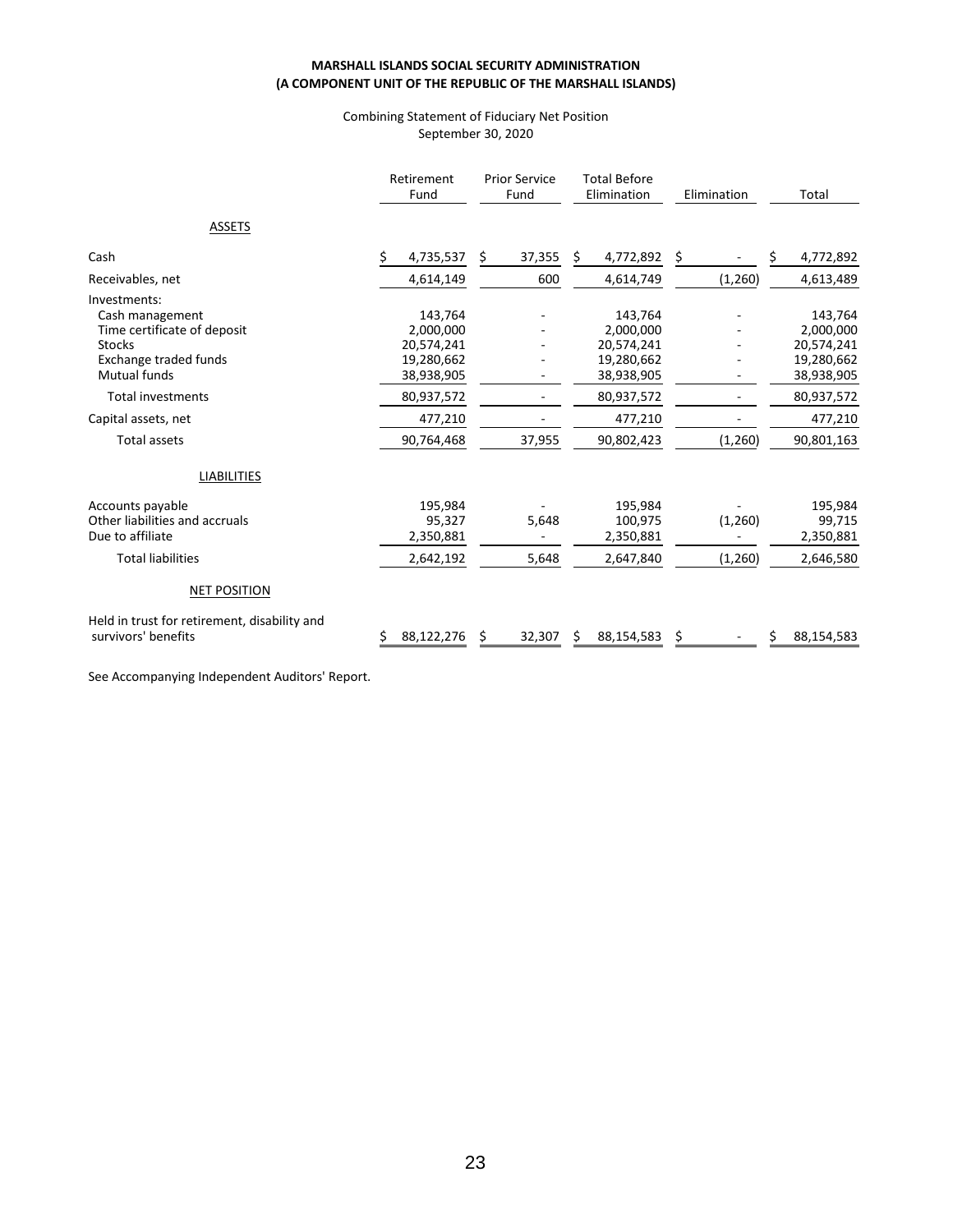#### Combining Statement of Changes in Fiduciary Net Position Year Ended September 30, 2020

|                                                                                                   | Retirement<br>Fund |                                               | <b>Prior Service</b><br>Fund |                  | <b>Total Before</b><br>Elimination |                                               | Elimination |           |    | Total                                         |
|---------------------------------------------------------------------------------------------------|--------------------|-----------------------------------------------|------------------------------|------------------|------------------------------------|-----------------------------------------------|-------------|-----------|----|-----------------------------------------------|
| Additions:<br>Contributions:<br>Private employees<br>Government employees                         | Ś                  | 15,459,597<br>6,837,692                       | \$                           |                  | Ś                                  | 15,459,597<br>6,837,692                       | Ŝ.          |           | Ś  | 15,459,597<br>6,837,692                       |
| Penalties and interest                                                                            |                    | 672,115                                       |                              |                  |                                    | 672,115                                       |             |           |    | 672,115                                       |
| <b>Total contributions</b><br>Allowance for doubtful accounts                                     |                    | 22,969,404<br>(25, 168)                       |                              |                  |                                    | 22,969,404<br>(25, 168)                       |             |           |    | 22,969,404<br>(25, 168)                       |
| Net contributions income                                                                          |                    | 22,944,236                                    |                              |                  |                                    | 22,944,236                                    |             |           |    | 22,944,236                                    |
| Investment income:<br>Net change in the fair value of investments<br><b>Dividends</b><br>Interest |                    | 573,279<br>1,568,994<br>91,263                |                              |                  |                                    | 573,279<br>1,568,994<br>91,263                |             |           |    | 573,279<br>1,568,994<br>91,263                |
| Total investment income<br>Less investment expense:                                               |                    | 2,233,536                                     |                              |                  |                                    | 2,233,536                                     |             |           |    | 2,233,536                                     |
| Management and custodial fees                                                                     |                    | 140,543                                       |                              |                  |                                    | 140,543                                       |             |           |    | 140,543                                       |
| Net investment income                                                                             |                    | 2,092,993                                     |                              |                  |                                    | 2,092,993                                     |             |           |    | 2,092,993                                     |
| Other additions                                                                                   |                    | 363,071                                       |                              | 109,702          |                                    | 472,773                                       |             | (16, 490) |    | 456,283                                       |
| RepMar subsidy                                                                                    |                    | 1,686,400                                     |                              |                  |                                    | 1,686,400                                     |             |           |    | 1,686,400                                     |
| <b>Total additions</b>                                                                            |                    | 27,086,700                                    |                              | 109,702          |                                    | 27,196,402                                    |             | (16, 490) |    | 27,179,912                                    |
| Deductions:<br>Benefit payments:                                                                  |                    |                                               |                              |                  |                                    |                                               |             |           |    |                                               |
| Retirement<br>Survivors<br>Disability<br>Lump sum                                                 |                    | 12,456,538<br>7,355,011<br>833,523<br>204,916 |                              | 20,321<br>62,186 |                                    | 12,476,859<br>7,417,197<br>833,523<br>204,916 |             |           |    | 12,476,859<br>7,417,197<br>833,523<br>204,916 |
| Total benefit payments                                                                            |                    | 20,849,988                                    |                              | 82,507           |                                    | 20,932,495                                    |             |           |    | 20,932,495                                    |
| Administrative                                                                                    |                    | 1,246,807                                     |                              | 16,491           |                                    | 1,263,298                                     |             | (16, 490) |    | 1,246,808                                     |
| <b>Total deductions</b>                                                                           |                    | 22,096,795                                    |                              | 98,998           |                                    | 22,195,793                                    |             | (16, 490) |    | 22,179,303                                    |
| Change in net position                                                                            |                    | 4,989,905                                     |                              | 10,704           |                                    | 5,000,609                                     |             |           |    | 5,000,609                                     |
| Net position at beginning of year                                                                 |                    | 83,132,371                                    |                              | 21,603           |                                    | 83,153,974                                    |             |           |    | 83,153,974                                    |
| Net position at end of year                                                                       | \$                 | 88,122,276                                    | \$                           | 32,307           | Ś                                  | 88,154,583                                    | \$          |           | \$ | 88,154,583                                    |

See Accompanying Independent Auditors' Report.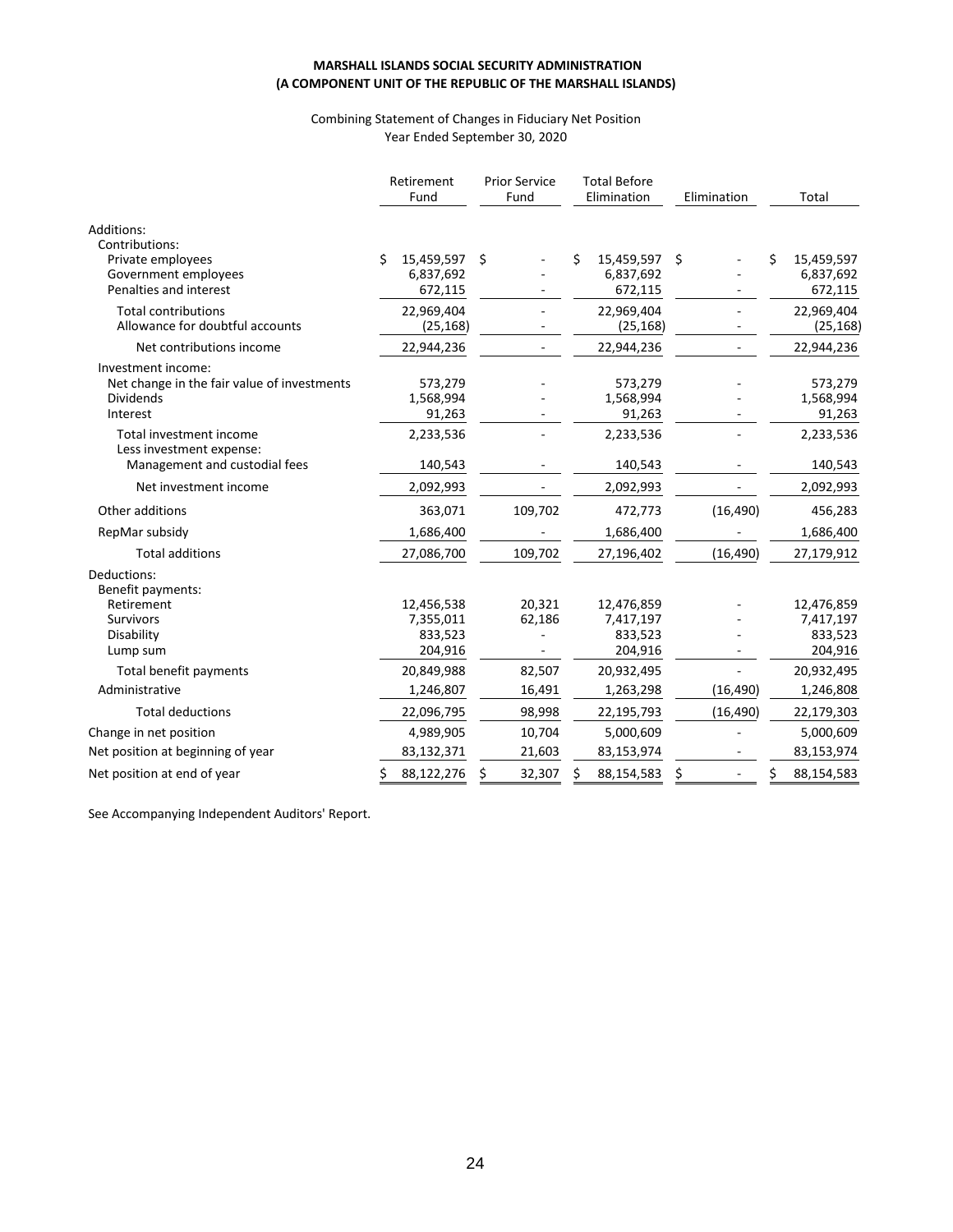# **Deloitte.**

Deloitte & Touche LLP 361 South Marine Corps Drive Tamuning, GU 96913-3973 USA

Tel: +1 (671) 646-3884 Fax: +1 (671) 649-4265

www.deloitte.com

#### **INDEPENDENT AUDITORS' REPORT ON INTERNAL CONTROL OVER FINANCIAL REPORTING AND ON COMPLIANCE AND OTHER MATTERS BASED ON AN AUDIT OF FINANCIAL STATEMENTS PERFORMED IN ACCORDANCE WITH** *GOVERNMENT AUDITING STANDARDS*

Board of Directors Marshall Islands Social Security Administration:

We have audited, in accordance with the auditing standards generally accepted in the United States of America and the standards applicable to financial audits contained in *Government Auditing Standards* issued by the Comptroller General of the United States, the financial statements of the Marshall Islands Social Security Administration (MISSA), which comprise the statement of fiduciary net position as of September 30, 2020, and the related statement of changes in fiduciary net position for the year then ended, and the related notes to the financial statements, and have issued our report thereon dated January 18, 2022. Our report includes an emphasis-of-matters paragraph concerning uncertainty regarding funded ratio and the impact of COVID-19.

# **Internal Control Over Financial Reporting**

In planning and performing our audit of the financial statements, we considered MISSA's internal control over financial reporting (internal control) as a basis for designing audit procedures that are appropriate in the circumstances for the purpose of expressing our opinion on the financial statements, but not for the purpose of expressing an opinion on the effectiveness of MISSA's internal control. Accordingly, we do not express an opinion on the effectiveness of MISSA's internal control.

A *deficiency in internal control* exists when the design or operation of a control does not allow management or employees, in the normal course of performing their assigned functions, to prevent, or detect and correct, misstatements on a timely basis. A *material weakness* is a deficiency, or a combination of deficiencies, in internal control, such that there is a reasonable possibility that a material misstatement of the entity's financial statements will not be prevented, or detected and corrected on a timely basis.

Our consideration of internal control was for the limited purpose described in the first paragraph of this section and was not designed to identify all deficiencies in internal control that might be material weaknesses or significant deficiencies. Given these limitations, during our audit we did not identify any deficiencies in internal control that we consider to be material weaknesses. However, material weaknesses may exist that have not been identified.

#### **Compliance and Other Matters**

As part of obtaining reasonable assurance about whether MISSA's financial statements are free from material misstatement, we performed tests of its compliance with certain provisions of laws, regulations, contracts, and grant agreements, noncompliance with which could have a direct and material effect on the financial statements. However, providing an opinion on compliance with those provisions was not an objective of our audit, and accordingly, we do not express such an opinion. The results of our tests disclosed no instances of noncompliance or other matters that are required to be reported under *Government Auditing Standards*.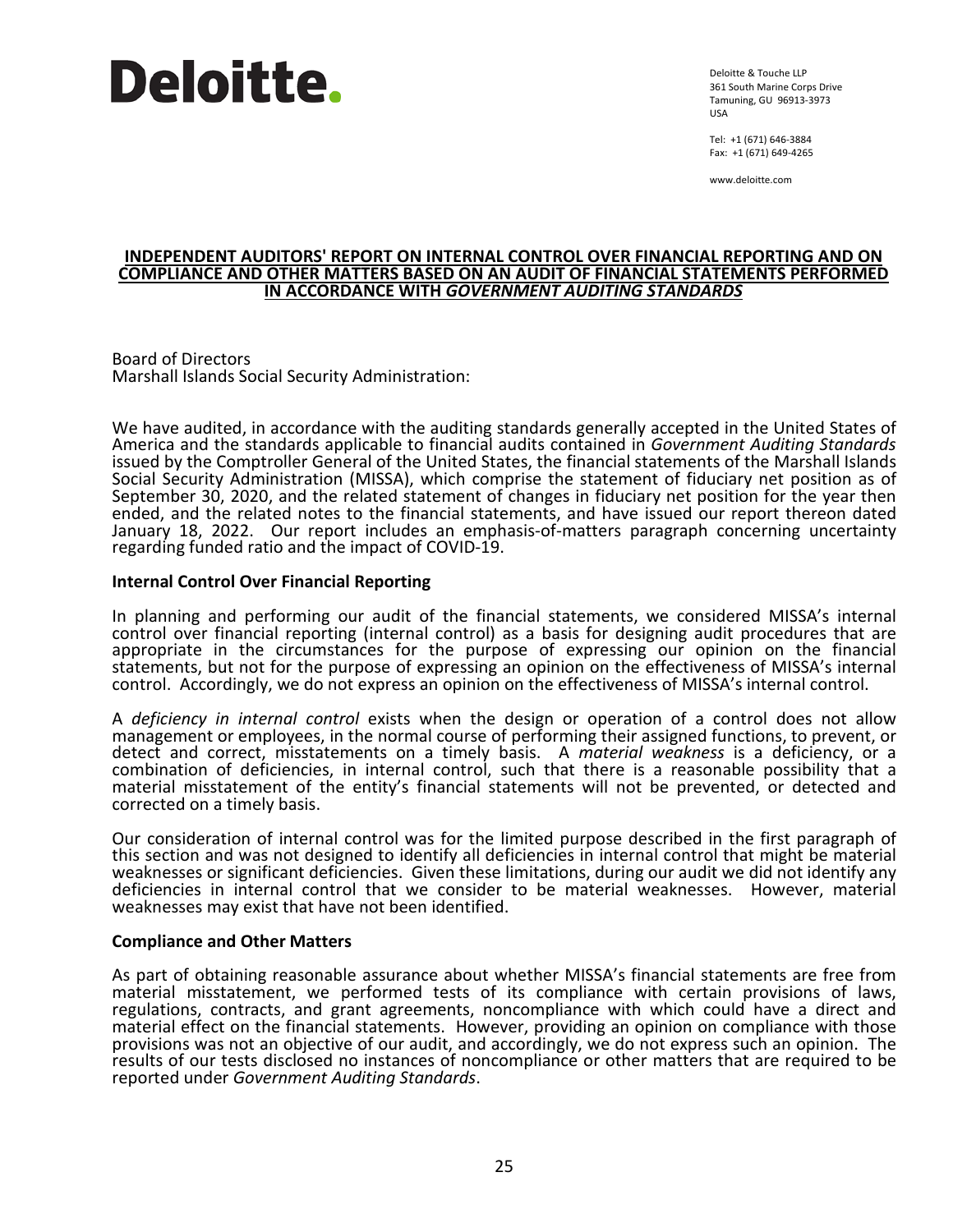

#### **Purpose of this Report**

The purpose of this report is solely to describe the scope of our testing of internal control and compliance and the results of that testing, and not to provide an opinion on the effectiveness of the entity's internal control or on compliance. This report is an integral part of an audit performed in accordance with *Government Auditing Standards* in considering the entity's internal control and compliance. Accordingly, this communication is not suitable for any other purpose.

Varket ند

January 18, 2022